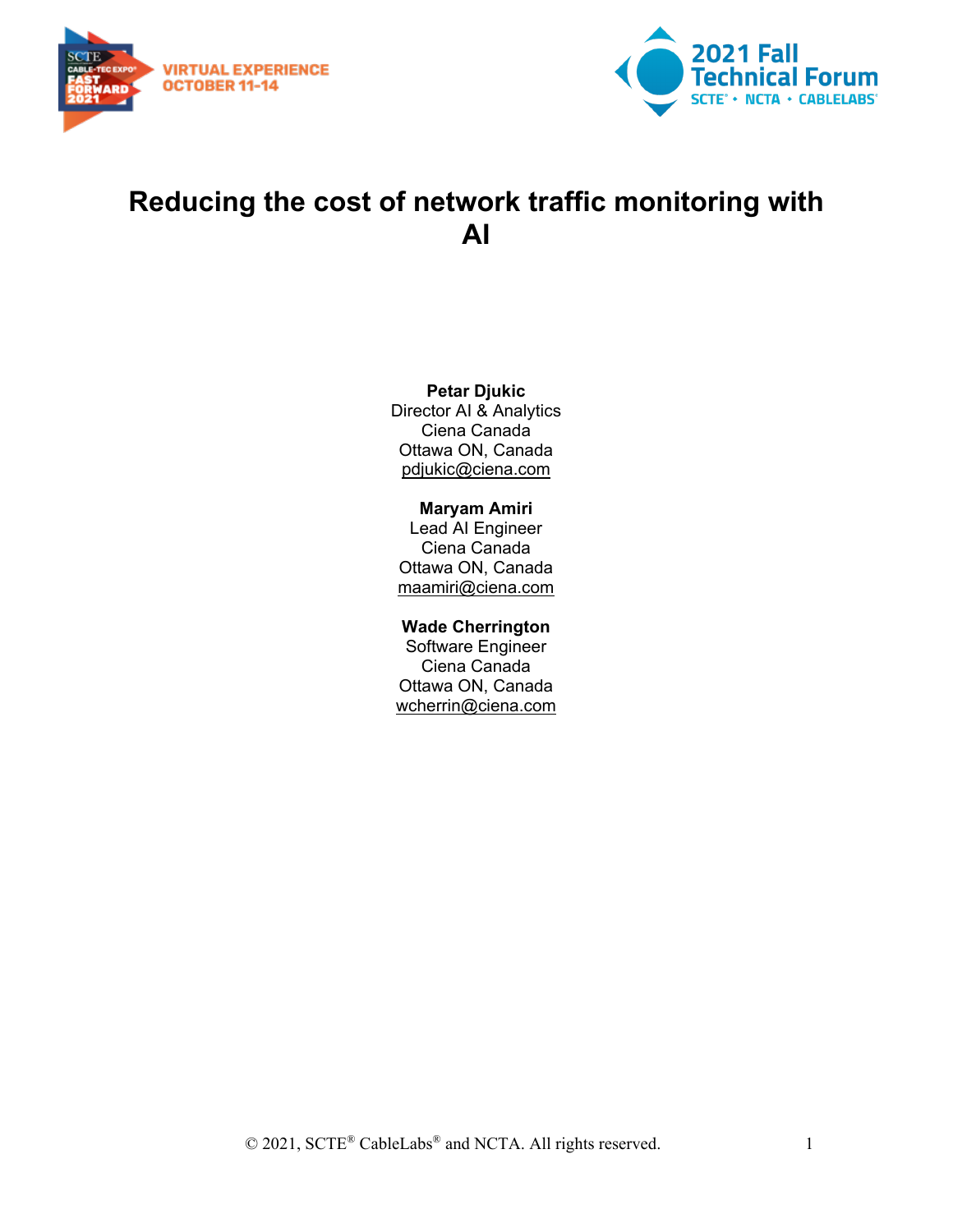



# **Table of Contents**

#### **Title Page Number** Introduction 3  $1<sup>1</sup>$  $11$  $21$  $211$  $2.1.2.$  $2.1.3.$  $2.2.$  $3<sub>1</sub>$  $3.2.$  $3.3.$  $4.1.$  $4.2.$  $4.3.$  $5.$

# **List of Figures**

#### **Title**

#### **Page Number**

# **List of Tables**

| <b>Title</b>                                                                 | <b>Page Number</b> |
|------------------------------------------------------------------------------|--------------------|
|                                                                              |                    |
| TABLE 2 SUMMARY OF OD FLOW ESTIMATION FROM LINK DATA PERFORMANCE RESULTS  14 |                    |
|                                                                              |                    |
|                                                                              |                    |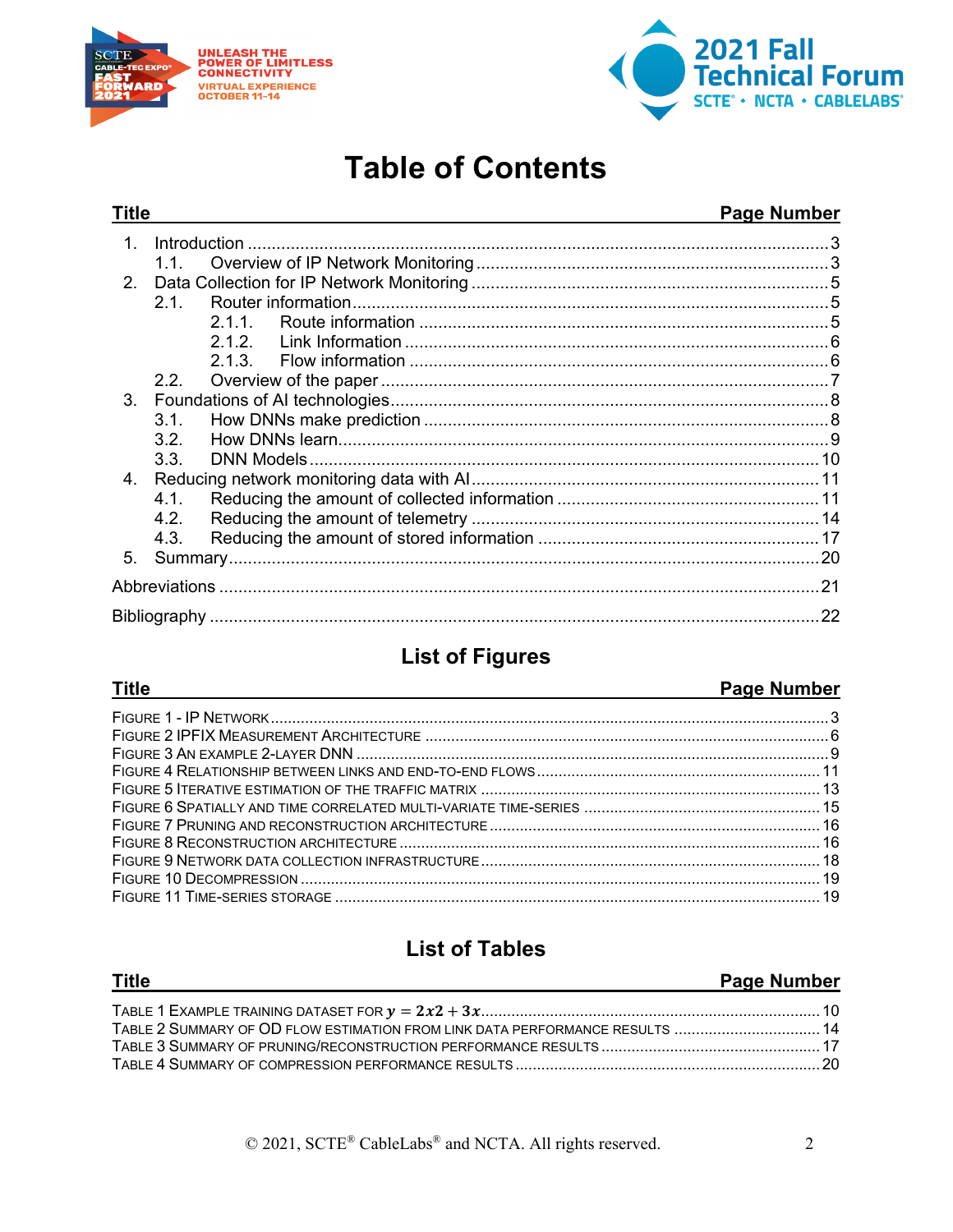



## <span id="page-2-0"></span>**1. Introduction**

This paper describes three visionary approaches to reduce the amount of network telemetry. The problem we discuss is that internet protocol (IP) network monitoring requires collection and storage of a large volume of data. This is a big issue for service providers (SPs), but the solution is usually not thought of outside of conventional approaches. With the advent of artificial intelligence (AI) approaches, especially in estimation, interpolation and imputation, new solution avenues are becoming available.

IP network monitoring often implies the use of NetFlow or Internet Protocol Flow Information Export (IPFIX). However, as we show shortly the two alone are not enough to cover all use cases. NetFlow and IPFIX can be used to turn the network into a large collection of sensors collecting information about IP traffic, which can be used to monitor network usage, identify misconfigured network elements, identify compromised network end points and detect network attacks (Santos, 2016). However, high fidelity network monitoring with technologies such as IPFIX comes with many challenges due to the amount of data that is collected by network elements, then transmitted to where it can be stored and finally processed to get the insights that the operator is looking for. IPFIX also only gives a partial view of the network state and additional technologies are needed to build a complete view of the network.

#### <span id="page-2-1"></span>**1.1. Overview of IP Network Monitoring**



**Figure 1 - IP Network**

<span id="page-2-2"></span>[Figure 1](#page-2-2) shows a simplified monitored IP network architecture. An IP flow is shown in red and refers to a distinct set of packets occurring in the same period that share a 5-tuple IP header (destination IP address, destination port, source IP address, source port and type-of-service). Aggregate flows, which combine traffic between points in the network may be used in core networks where there are too many flows to track individually. Flows traverse many network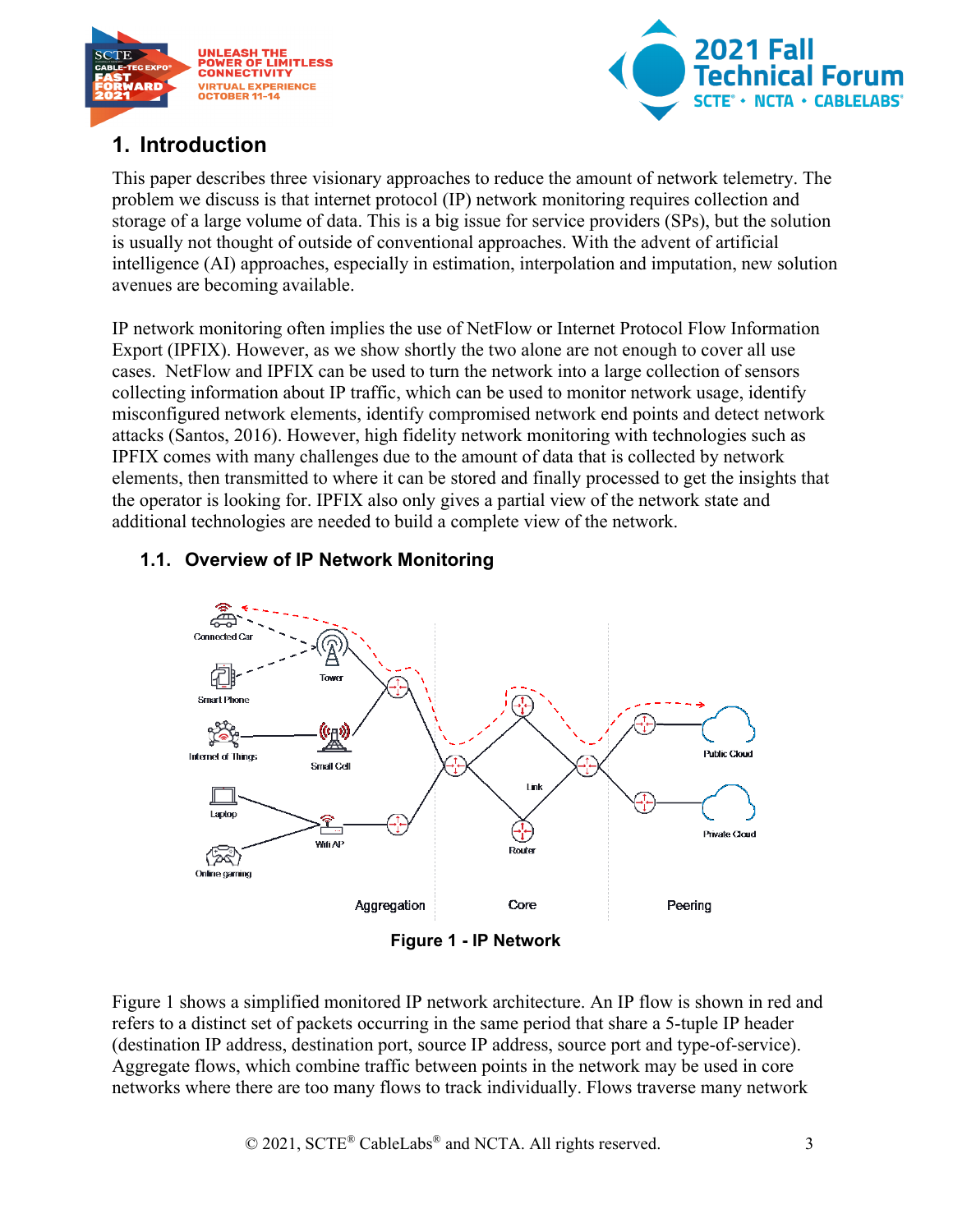



elements, but as the focus of this paper is the IP domain, routers and links are the important part of the figure. Routers and links are both physical elements, however they can have appropriate "digital twins" in network monitoring/inventory software, which is used to create a logical network topology.

There two types of network monitoring: active and passive (Network monitoring, n.d.). In this paper, we are considering passive approaches, which are based on measuring network information without disturbing existing network traffic. Passive IP monitoring can be done at an IP flow level, link level, network level or router level. Active approaches include injecting network packets to probe the network. Some of the approaches for network probing are MTR (Wikipedia, n.d.), based on Internet Control Message Protocol (ICMP) (Wikipedia, n.d.), Iperf (Wikipedia, n.d.), based on a proprietary packet generation and application level protocols, or others, based on RFC 2544 (Wikipedia, n.d.). Active network monitoring can benefit from the applications of AI shown here, but due to space and time limitations these are not discussed.

The goal of IP network monitoring is to get an accurate enough picture of the network state, so that network operators can implement their operational use cases (Quittek, Zseby, Claise, & Zander, 2004). IP network monitoring addresses many use cases:

- *Usage-based accounting* is a business model for selling IP services. A user or a user group is charged based on how much traffic was transmitted. For example, this traffic usage model is used by Amazon Web Services (AWS) to charge for transmitting data out of the cloud. To enable it, very accurate packet counts for the user are required at an ingress/egress point.
- *Traffic profiling* uses information collected about an IP flow to describe it succinctly so that its statistical profile can be used inside of a traffic model. The model of the IP flow can be used in network planning or network dimensioning. For example, the profile may have the average or peak traffic volume and does not require very precise measurements. Depending on how traffic profiling is used flows may be individual or aggregated.
- *Traffic engineering* uses the information collected about IP flows to control the network with the goal of optimizing network resources and traffic performance. Typical measurements are link utilization, traffic volumes between network nodes and routing information. While precise information may be required about flow routing, the information about link utilization and traffic volumes can be approximate. For example, it may be sufficient to know the largest flow on a "hot" link to initiate its route transfer to another part of the network.
- *Attack/Intrusion detection* uses the information about IP flows to detect unusual situations and suspicious flows and then monitors attacking flows. This use case may require stateful packet flow analysis, which requires deep packet inspection. However, to analyse traffic for anomalies all that may be required is a statistical model of the traffic, which can be learned with machine learning.
- *QoS monitoring* uses quality measurements of IP flows to validate QoS parameters negotiated during service level specification (packet loss, latency). QoS monitoring requires correlation of data from multiple observation points, which requires proper clock synchronization. As QoS monitoring is often specified in statistical terms, precisely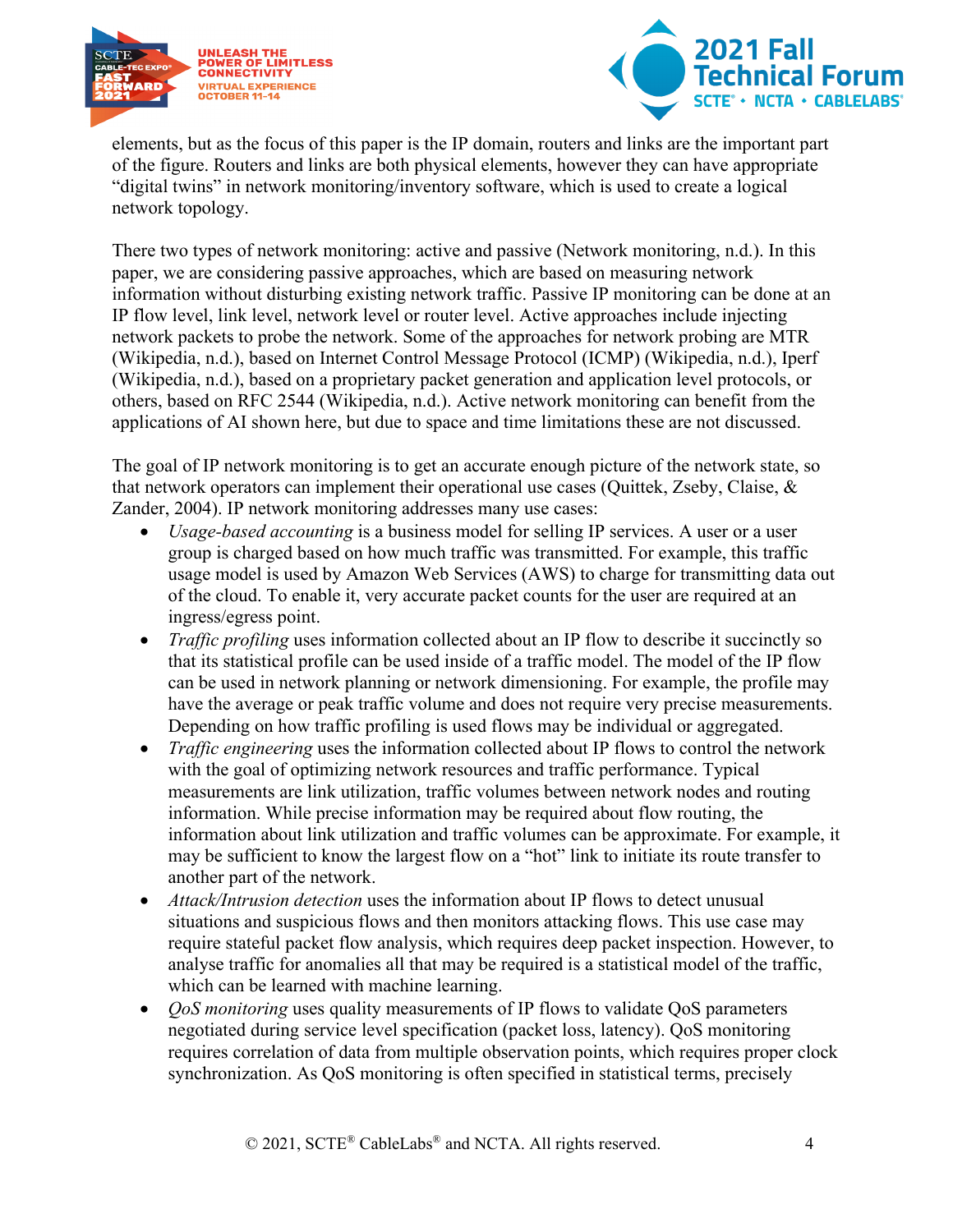



collected information is not required to enforce SLAs, rather it is important to build up a statistical profile of the observed QoS experienced by flows.

Each use case has its own requirements on the veracity and type of data required, meaning that there may be multiple protocols and software required to collect the information for any one of the use cases. We note that while some require precise collection and storage of data (usagebased accounting), others may only require precise data collection, while the stored data does not have to be prices (attack/intrusion detection), and some do not require precise collection or storage of data (traffic profiling, traffic engineering, QoS monitoring).

# <span id="page-4-0"></span>**2. Data Collection for IP Network Monitoring**

IP network observation is done by collecting information about the infrastructure (routers and their physical connections), information about IP flows traversing the infrastructure and information about how IP packets are routed through the network (routes). This paper implicitly talks about the network observations of the core network (shown in the middle of [Figure 1\)](#page-2-2), but the content of this paper also applies to the aggregation and peering parts of the network.

There is no one standardized method to collect all the information required for each of the network monitoring use cases. Typically, a combination of network monitoring protocols is used, and the information is collected by a software tool, provided by vendor specializing in this. Most networks are multi-vendor networks, presenting a commercial and technical challenges to equipment vendors to collect network information from other vendors' equipment. A third-party vendor would resolve those challenges and provide a data collection software. Collected information can be grouped into device, routing, link and flow information. The monitoring software tool correlates the information and presents it in a "single pane of glass". Users can then get subsets of data required for their use case.

### <span id="page-4-1"></span>**2.1. Router information**

Router information can be obtained with direct queries using their command-line interface (CLI) (Wikipedia, n.d.). CLI commands typically provide network element information (infrastructure information), which is not otherwise available through other means. For example, configuration, CPU utilization, or debug logs can be obtained in this way. Other information such as routing tables and link utilization are also available, however routers are typically not optimized to access this information through their CLI interfaces and that should be avoided. CLIs can change at the whim of the network device vendor, making it difficult to track changes for a  $3<sup>rd</sup>$  party vendor providing the monitoring solution.

While not strictly required for IP flow monitoring, some of the information collected directly from the routers can be used for root cause analysis (RCA) of undesirable network behaviours. Particularly, system logs may be useful for this purpose.

### *2.1.1. Route information*

<span id="page-4-2"></span>IP routing information can be collected with routing protocol sniffing. Interior gateway protocols (IGPs) such as Open Shortest Path First (OSPF) (Wikipedia, n.d.) and Intermediate System to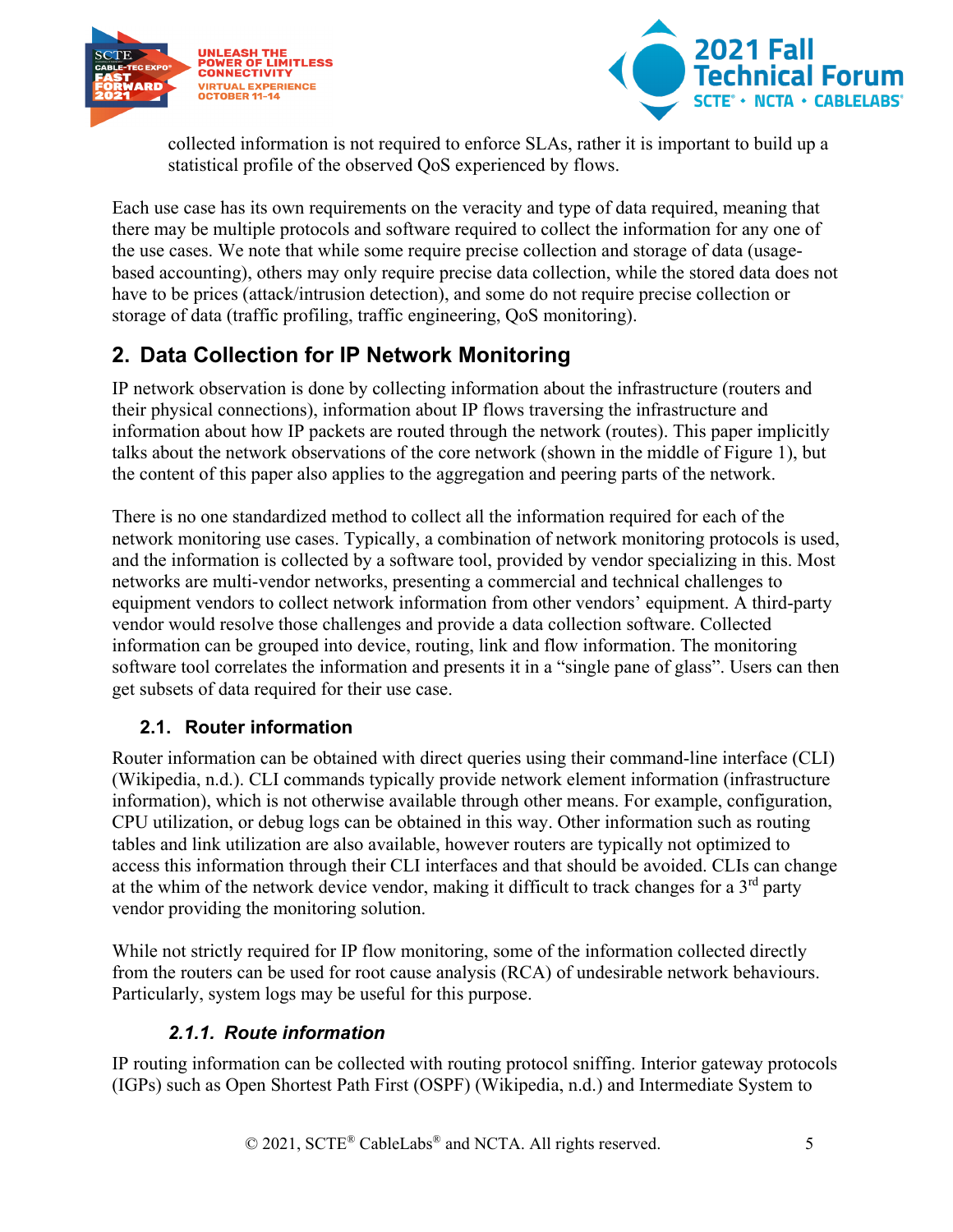



Intermediate System (IS-IS) (Wikipedia, n.d.) are used by routers to exchange topology information in an autonomous system (AS), which enables calculation of forwarding tables on routers. A monitoring system sniffs the inter-router traffic for route update packets and builds the known network topology as a router would.

Using the sniffed network topology and shortest path routing, the monitoring system can in realtime build the routing matrix for the network, which is a "digital twin" representation of the network forwarding tables. The routing matrix relates flows to the paths they traverse in the network. Note that since IP uses dynamically changing hop-by-hop routing, the routing matrix is a delayed version of the real-time routing matrix and is only a close approximation of how packets traverse the network.

#### *2.1.2. Link Information*

<span id="page-5-0"></span>Link information includes volume of packets carried on a link and link utilization. This information can be obtained by subscribing or polling Simple Network Management Protocol (SNMP) (Wikipedia, n.d.) or Network Configuration Protocol (NETCONF) (Wikipedia, n.d.) router's management interfaces. SNMP is an older protocol with many limitations. For example, it has a polling interval of 5-10 minutes, while NETCONF can be configured to stream messages, which are sent on change detected by the router. NETCONF can use the Yet Another Next Generation (YANG) (Wikipedia, n.d.) format to collect information from the network devices. Internet Engineering Task Force (IETF) is actively working on defining new data sources and formatting of their data across router equipment (IETF).

<span id="page-5-1"></span>

#### *2.1.3. Flow information*



<span id="page-5-2"></span>Flow information can be collected with NetFlow or IPFIX (Wikipedia), which are equivalent in functionality. IPFIX is the standardized method of doing it and we will limit our discussion to it, keeping in mind that problems with IPFIX also exist in NetFlow. [Figure 2](#page-5-2) illustrates key components of the IPFIX traffic measurement architecture. IPFIX device and IPFIX collector are two major components of the protocol.

• An IPFIX device is typically a part of routers or switches. It reports information about flows. A dedicated IPFIX device could also be installed to capture packets from the fiber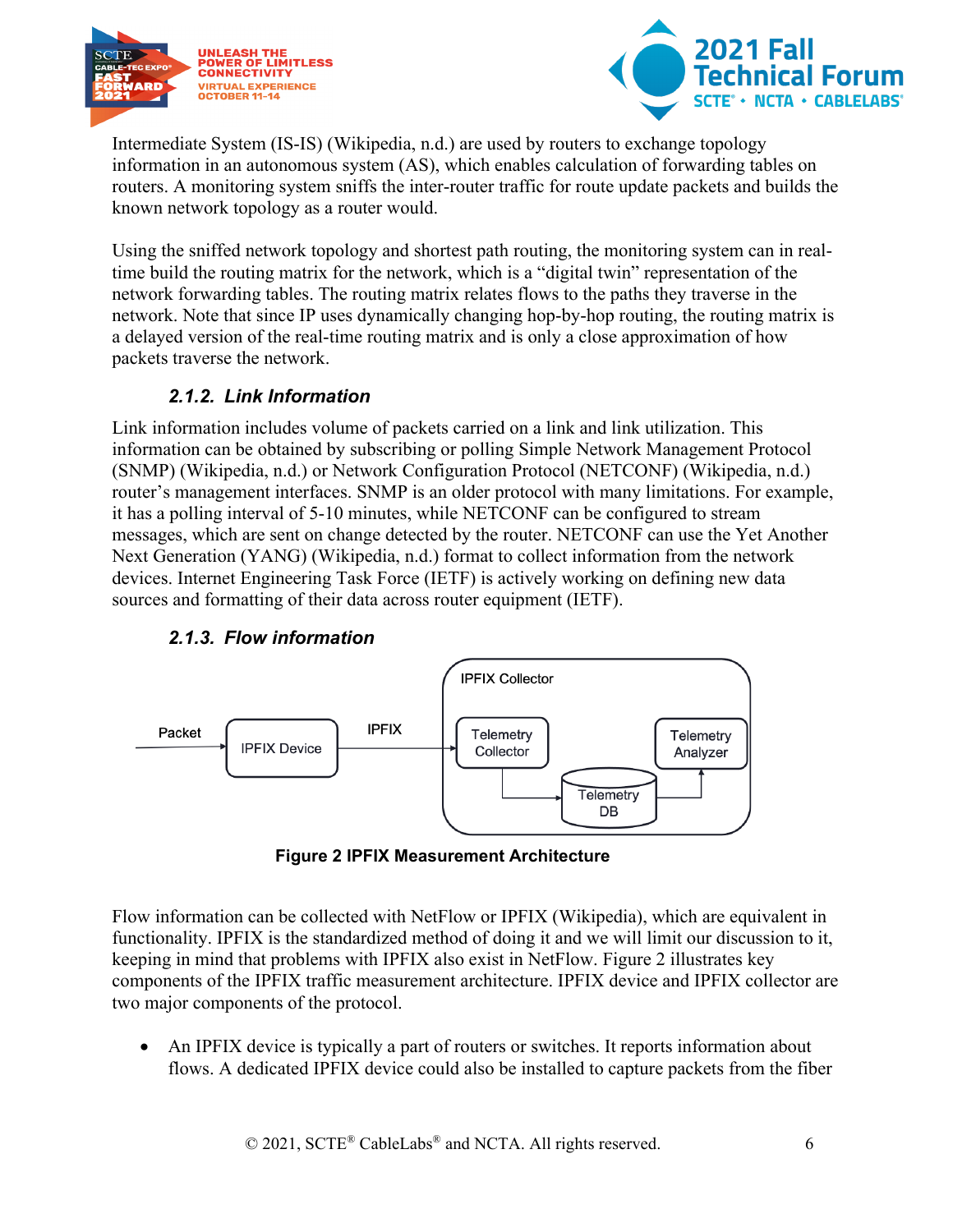



tap or the mirrored port at a switch. The IPFIX device could be hardware based, or virtualized, so it could also be software installed on a datacenter server.

• The IPFIX collector gathers and analyzes IPFIX flows from multiple IPFIX devices through reliable transport protocols. A typical IPFIX telemetry data record consists of 5 tuple of IP/TCP/UDP header fields, the number of bytes, the number of packets, the flow start time, and the flow end time. In IPFIX, communication between the IPFIX device and the flow collector is done through reliable transport protocols such as Stream Control Transport Protocol (SCTP) or TCP2.

As we just showed, IPFIX way of collecting flow information requires installation of a specialized monitoring system with intermediate collectors, large volume data storage and an enormous number of computational resources to analyze the collected data. The data volume problems start at the network element where the software and hardware are typically not able to track all flows passing the element. Still, the aggregate volume of information may be such that the multiple collectors, distributed across the network, may have to be used. Finally, the volume of collected data makes it impractical to keep IPFIX collected data for long periods of time.

Due to hardware limitations, the monitoring system is usually unable to track a majority of the traffic. One practical approach to mitigate the collection overhead in IPFIX is a technique called threshold compression. In this technique the router reports only flows above a threshold to the collection station. The main disadvantage of this method is that the information of flows below the threshold are not sent. It is quite possible that up to 90% of the flows don't cross the threshold and are not reported.

An alternative method of measuring traffic is use direct counters on traffic tunnels (aggregated flows). However, here we focus on standardized solutions such as IPFIX.

#### <span id="page-6-0"></span>**2.2. Overview of the paper**

The rest of the paper is organized as follows. We start with a short description of how AI is implemented using deep neural networks (DNNs). Then we describe three ways to use DNNs to decrease the volume of telemetry and stored data, while keeping the fidelity of the data above what is required by traffic monitoring use cases. These are solutions to the problems with IPFIX that we just outlined.

Throughout the paper we cite Wikipedia and AI blogs for various AI concepts. While this may appear to not be the most scientifically sound, we found these articles easy to follow and they always link to the more complete computer science papers for the keen reader. There is much DNN jargon used in the paper. We introduce DNN-specific terms in quotes "" to emphasize their jargon origin.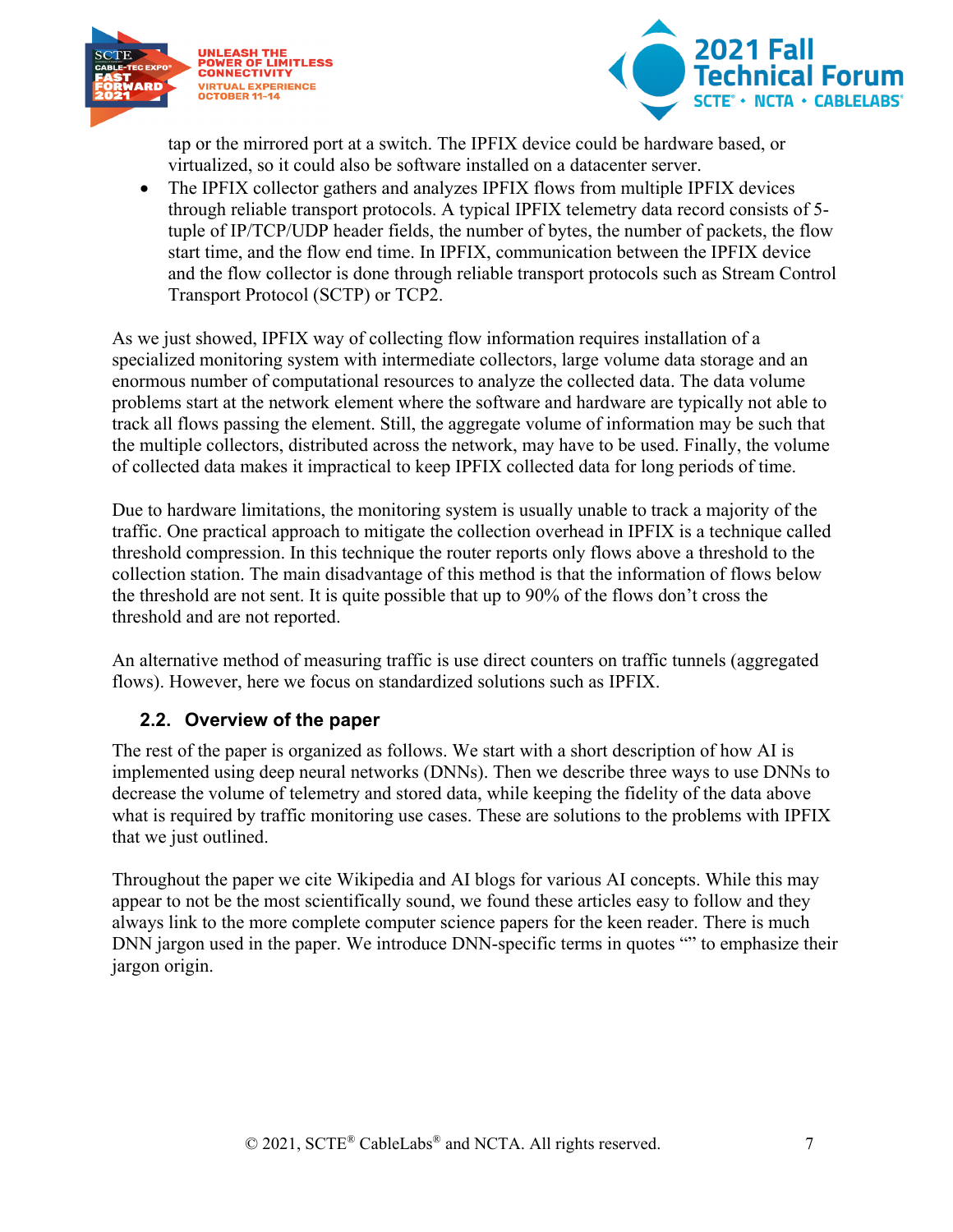



## <span id="page-7-0"></span>**3. Foundations of AI technologies**

This section is intended as a general overview of AI technologies. Readers familiar with concepts of deep neural networks (DNNs) and machine learning (ML) can skip it. More information about DNNs can be found in (Goodfellow, Bengio, & Courville, 2016).

AI technologies are based on the use deep neural networks for machine learning. Machine learning is a computer science concept in which functional software blocks are created by showing the computer examples of correct outputs from inputs, instead of explicitly writing functions that instruct the computer on how to produce outputs from inputs in structured programming (Wikipedia, n.d.). Instead of coding the algorithm, a generic machine learning algorithm is "trained" with examples of what the correct outputs are for given inputs. In recent years, DNN technology has elevated machine learning to the level of human capability in some cognitive tasks. For example, it is now possible to train a DNN-based machine learning algorithm to read a paragraph of text and answer questions about more accurately than humans, or to categorize X-ray images better than a radiologist (Zhang, et al.).

DNN technology is based on basic linear algebra components – matrix multiplication and addition and basic calculus – derivatives. Most of the knowledge required for DNNs has been around for hundreds of years since the time of Carl Friedrich Gauss (Wikipedia, n.d.) and Issac Newton (Wikipedia, n.d.). What is new at this time is that the advances in parallel computing have made it possible to deal effectively with large matrices and train very large DNNs. The most common computing platform are the Graphic Processing Units (GPUs) (Wikipedia, n.d.), which can be used even beyond DNNs, and they are now being complemented with Tensor Processing Units (TPUs) (Wikipedia, n.d.), which are specialized computing units for DNNs. AI accelerators such as TPUs are now found almost anywhere from being embedded in laptops, cellphones, and dedicated data center servers.

For completeness and interest of the reader we now give a simplified overview if how DNNs make predictions and how they are trained.

#### <span id="page-7-1"></span>**3.1. How DNNs make prediction**

A DNN is a set of algebraic equations that describes how outputs are determined from inputs using matrix operations. A graphical version of the DNN representation is shown [Figure 3a](#page-8-1), which shows the most basic type of building block for DNNs, known as "dense blocks". The 2 layer DNN shown in the figure is shallow. A typical may have dozens of layers (blocks).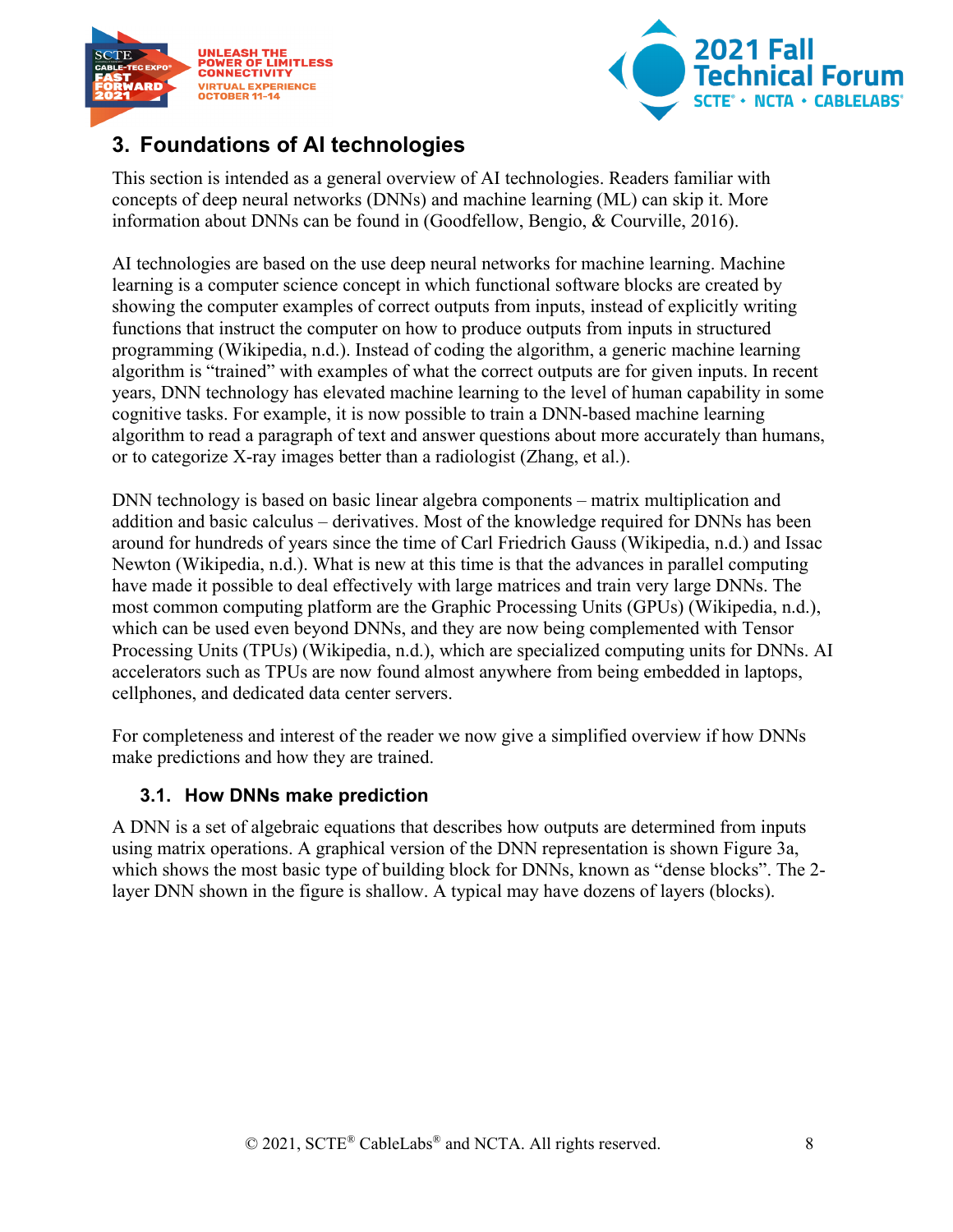





*a) Graphical Description of a 2-layer neural network* 

 $y = \max(0, W_2 \times \max(0, W_1 \times x + b_1) + b_2)$ 

<span id="page-8-1"></span>*b) Mathematical Description of the 2-layer neural network*

#### **Figure 3 An example 2-layer DNN**

The network in [Figure 3a](#page-8-1) evaluates an equation involving linear algebra shown in [Figure 3b](#page-8-1). In this example equation,  $W_1 \times x$  is a matrix multiplication (Wikipedia, n.d.) and the max function ensures that the result of all operations is positive. Terms  $b_1$  and  $b_2$  are called bias for the layer. The input to the network is  $x$ , while the output is  $y$ , so the equation describes the functional blocks used in the DNN. The output  $\gamma$  is also called a prediction. The input  $\chi$  is a mathematical vector whose components is called a "features". Each feature is a separate input variable contributing to the output of the DNN.

The simple set of algebraic transformations in this example is very powerful as it can be shown mathematically that a neural network with enough layers – depth – can approximate any function. For this reason, DNNs are known as "universal approximators" (Hanin & Sellke, 2018).

A pictorial description of a DNN shown in [Figure 3a](#page-8-1) can be translated into the above equation in [Figure 3b](#page-8-1) by an AI engineer and then made into a software program that performs the set of algebraic equations. In practice, the software piece is simple to write using libraries such as TensorFlow (Abadi, et al., 2015) and PyTorch (Paszke, et al., 2019). The DNN can also be exported into the Open Neural Network Exchange (ONNX) (Open Neural Network Exchange, n.d.), which describes the equations and can be loaded into many DNN software frameworks.

### <span id="page-8-0"></span>**3.2. How DNNs learn**

So far, we have described the prediction or inference part of a DNN. If we know the weights of the DNN (e.g. matrices  $W_1$  and  $W_2$  in [Figure 3\)](#page-8-1) then upon receiving the inputs, the set of matrix calculations described by the DNN is performed to determine the outputs. The outputs of the DNN are called the "predictions". This process of making prediction is sometimes called "inference". Weights are determined during a process of training.

For example, if we have the function

$$
y=2x^2+3x,
$$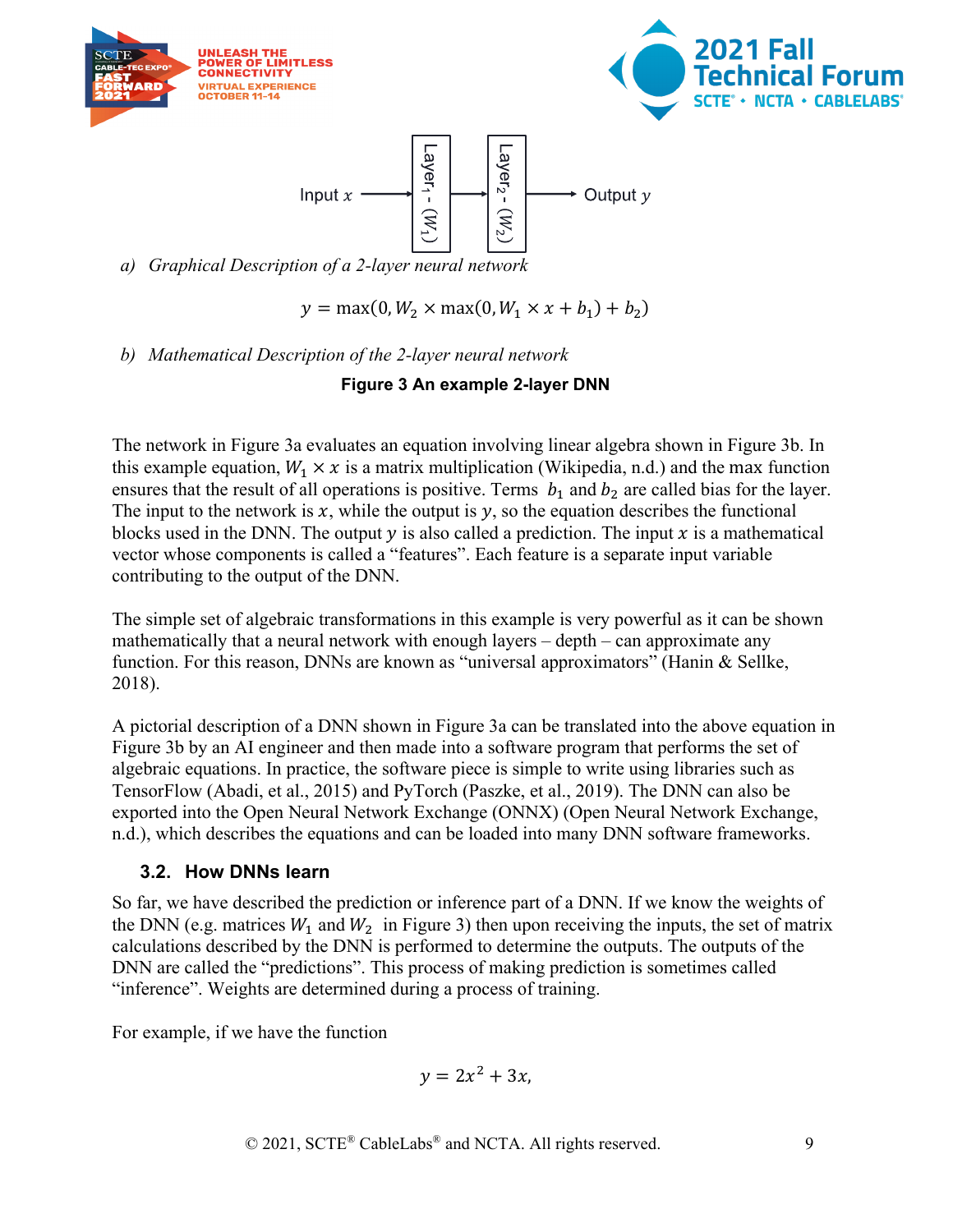



we can generate a dataset of training samples shown in [Table 1](#page-9-1) in the two left-most columns. With the dataset, we can use a training function provided in open-source software such as TensorFlow (Abadi, et al., 2015) to determine a set of matrices  $W_1$  and  $W_2$  that result in the best approximation of the function. The training function is called "fit" as it fits the weights of the DNN to the dataset during the training. The fitting function minimizes the error of the predictions  $\hat{y}$  for the dataset compared to actual values in the dataset y. The error can be measured with the Mean Absolute Percentage Error (MAPE) shown in the right-most column of [Table 1.](#page-9-1)

<span id="page-9-1"></span>

| Input $x$ | Actual output y | Predicted output $\hat{y}$ | $\ \hat{y}-y\ $<br><b>MAPE</b> |
|-----------|-----------------|----------------------------|--------------------------------|
|           |                 |                            | 10 %                           |
|           | ' 4             | 15.6                       | 11.5 %                         |
|           | ົ               | 25.4                       | 5.9%                           |

#### Table 1 **Example training dataset for**  $y = 2x^2 + 3x$

The great DNN research achievement in recent years has been to devise an efficient training procedure that finds the set of internal weights  $W$  to minimize the error of the DNN. The training procedure uses "stochastic optimization" who's understanding essentially requires a PhD in mathematics or computer sciences. However, this understanding is not necessary to use DNNs as almost anyone who understands software development can write approximately 10 lines of code to create the DNN and train the function.

The training procedure is iterative and takes in a set of examples of inputs and outputs in batches. For each batch, the training procedure takes in the inputs and generates predictions using the current weights. The predictions from the DNN are compared with the known outputs to find the error in the predictions (the "loss" function) and this error is used to calculate the adjustment to the current weights. The adjustment is usually done using a gradient descent that takes a "learning rate" as an input and calculates the error of the predictions from the weights and number of predictions. The learning rate determines how quickly the descent happens and how closely to the best fit the training gets. The gradient of the whole DNN is calculated using "backpropagation" (Wikipedia, n.d.), which is an algorithm applied backwards through the DNN to differentiate it. Backpropagation is an example of automatic differentiation using the chain rule (Wikipedia, n.d.).

#### <span id="page-9-0"></span>**3.3. DNN Models**

A DNN model is a trained DNN. A single DNN may have multiple models for different versions of the training data, or different versions of the training algorithms. Each version may have the same structure (number of matrices, size of matrices, and flow through the matrices), but the values in the internal matrices may be different. In a parallel to software development, DNN models have different versions, which presumably improve with higher version numbers. Unlike software, a DNN model is not guaranteed to work well over time, as the inputs may have significant changes in their statistical properties. An example would be traffic demands changing if a new data center peering point is added to the network.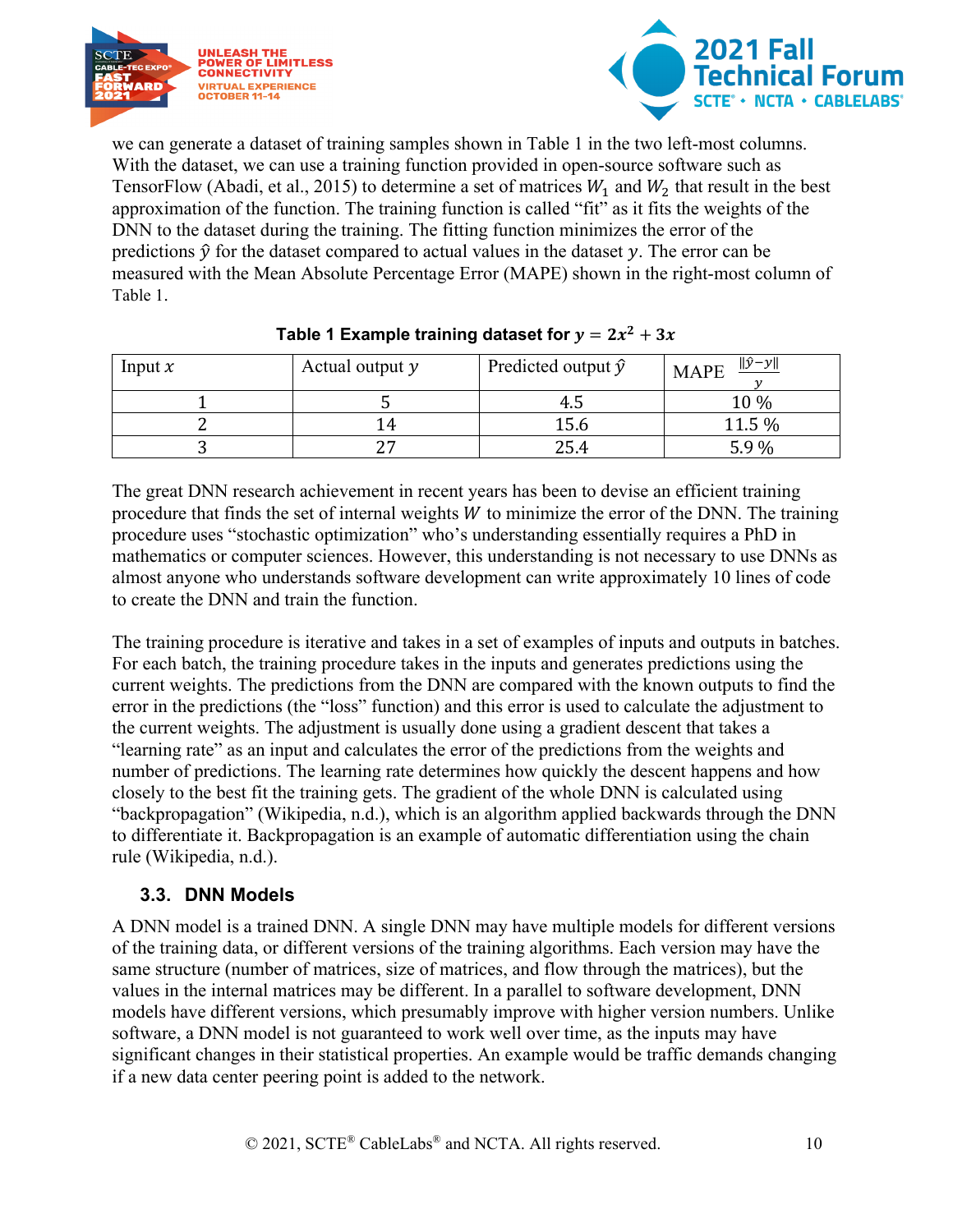



Automating re-training of DNNs due to changes in input data is beyond the scope of this paper.

### <span id="page-10-0"></span>**4. Reducing network monitoring data with AI**

Now, we take a deep dive into three approaches for reducing network monitoring data volumes collected with IPFIX. Currently, this problem is resolved in unsatisfying ways. For example, IPFIX may not be active in the network at all, so end-to-end flow information is not collected. If IPFIX is turned on, it may not monitor all the flows – to reduce the pressure on the routers, some flows are simply reported. The collected data is often stored temporarily, or if it stored for longer time, it is reduced by averaging across days, weeks, or months.

We propose three new approaches to deal with the volume of data in the context of IPFIX. First, we consider how to reduce the volume of IPFIX measurements by using link volume information, without a substantial loss of end-to-end flow data quality. Second, we consider how to actively reduce the volume of IPFIX telemetry by taking advantage of correlations in the data. Third, we show how to use AI to compress stored network measurements without major loss of fidelity.

#### <span id="page-10-1"></span>**4.1. Reducing the amount of collected information**



**Figure 4 Relationship between links and end-to-end flows**

<span id="page-10-2"></span>Traffic profiling and traffic engineering are two major use cases for IP network monitoring. Each requires an estimate of the Origin-Destination (OD) traffic matrix, which describes the amount of traffic between each OD pair in the network. [Figure 4](#page-10-2) shows the relationship between OD pairs (end-to-end flows) and links. In the figure we have 4 routers A, B, C, D and 4 links AB, AC, BD and CD. In case of a core network, we would want to know the aggregate traffic between each OD pair. There are 12 relevant OD pairs, for example for router A there are AB, AC, AD. The premise of the idea in this section is that if we can deduce OD flows from link measurements, we can limit data collection to links. In the case of [Figure 4,](#page-10-2) the amount of reduction would be 75 % (instead of collecting information on 12 OD pairs, we can collect information on 4 links).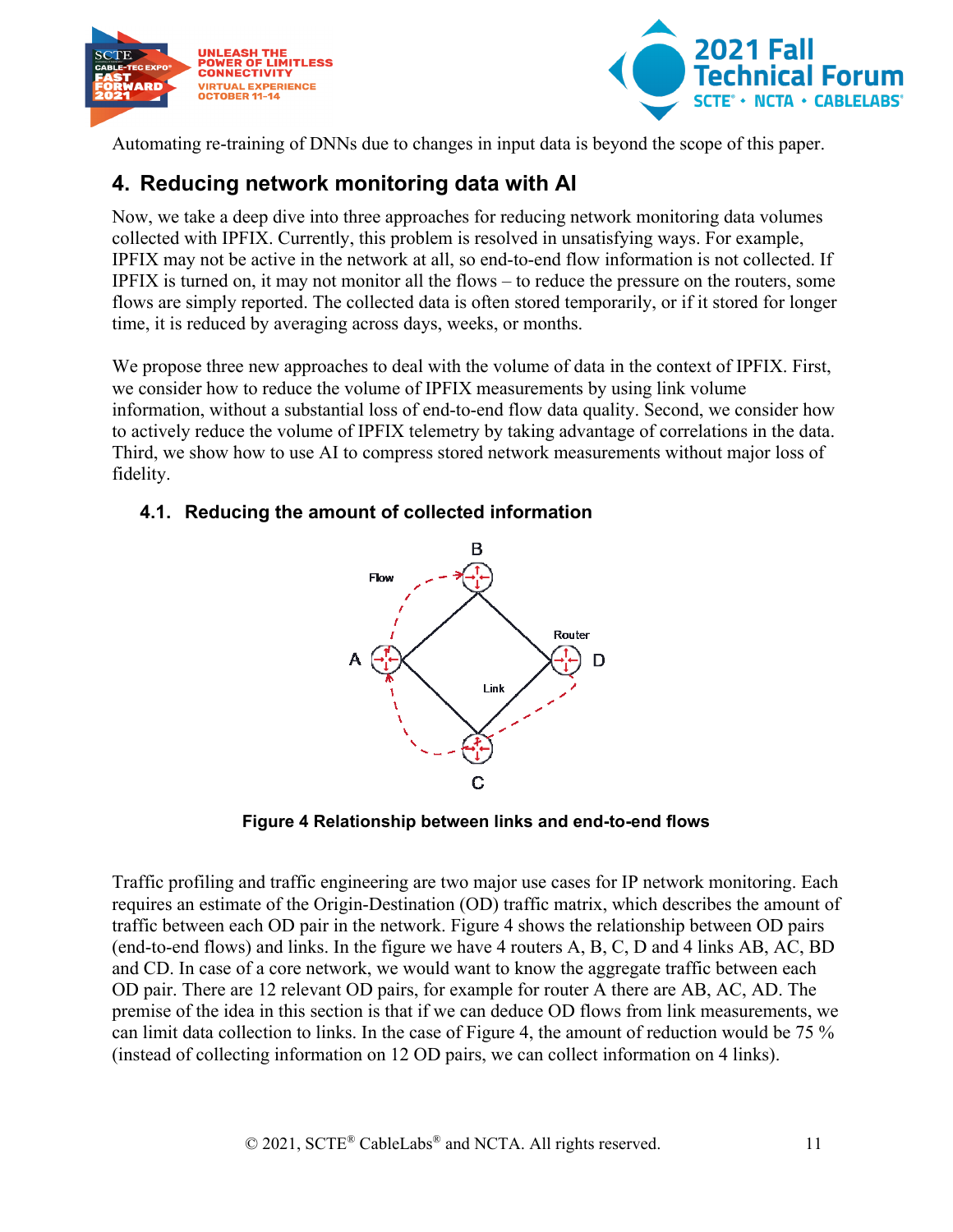



Currently, IPFIX is a go to method to obtain OD pair information. IPFIX samples packets transiting through a given router and infers their origin and destination from packet headers. We now show that finding the entire traffic matrix can also be done by utilizing the available link counts and routing information.

Obtaining end-to-end traffic volumes from link measurements is a mathematical problem, which requires a matrix inversion. The instantaneous traffic matrix can be related to link measurements and the routing matrix with

 $y \approx Rx$ 

where  $y$  is the vector of measured link loads over links in the network,  $R$  is the routing matrix, and  $x$  is OD traffic matrix with one row corresponding to the demand of each OD pair. A flow in the matrix is denoted with row  $x_i \in \mathbf{x}$  in the OD matrix  $\mathbf{x}$ . The routing matrix is structured in a way that the link measurements  $y$  correspond to the sum of OD flows that traverse the link. Due to packet latencies and the random nature of OD pair traffic, the equation is approximate.

For the mathematically inclined, it may be obvious that the instantaneous traffic matrix can be estimated with

 $x \approx R^{-1}v$ 

where  $R^{-1}$  is the "inverse" of the routing matrix. Alas, the routing matrix undetermined and is typically not invertible, so this solution is not possible.

One way to solve the undetermined equation is to find the OD traffic matrix  $\hat{\mathbf{x}}$ , which minimizes a distance between the true end-to-end flow measurements and their estimate:

$$
\widehat{x} = \underset{x}{\operatorname{argmin}} \|Rx - y\|.
$$

which is a problem solvable using AI technology. The equation reads: find an approximation of end-to-end flow volume,  $\hat{x}$ , which has the smallest error, compared to the true matrix  $\hat{x}$ . If we have many link measurements taken during different times of the day, the estimate becomes the maximum likelihood estimate of the end-to-end flows.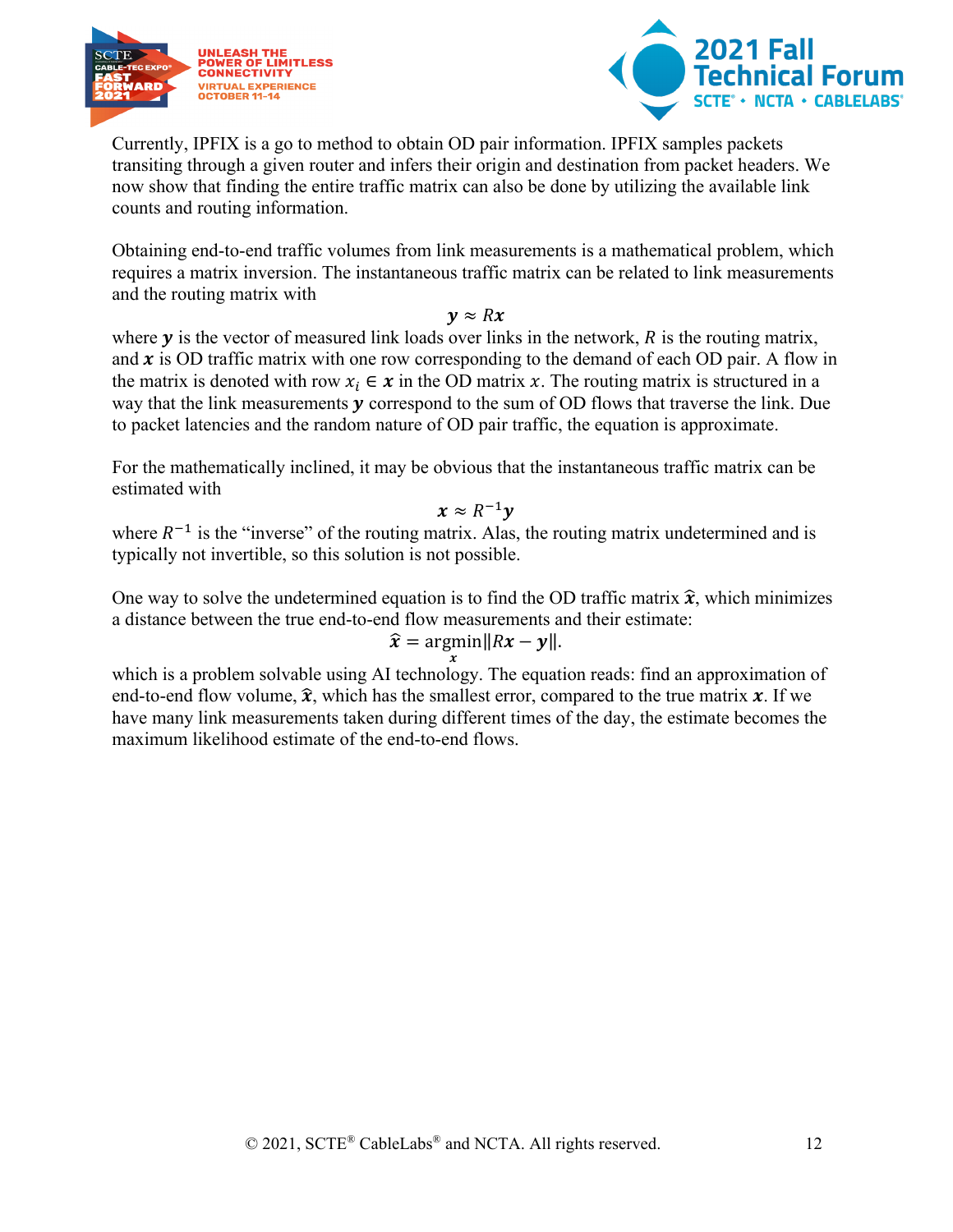

**Figure 5 Iterative estimation of the traffic matrix**

<span id="page-12-0"></span>The optimization approach alone does not provide the best results. We have found it necessary to also combine that approach with stochastic approaches to deal with the randomness in network measurements. The details of how that is done go beyond the scope of this paper due to the volume of mathematics involved.

The approach used above ignores many of the known network constraints since it is defined as an unconstrained optimization. To get around this, the AI method can be incorporated in an iterative procedure shown in [Figure 5.](#page-12-0) The method takes an initial traffic matrix estimate and then uses an estimation procedure followed by an adjustment procedure. As the procedure goes on, it produces a sequence of the traffic matrix estimates  $\hat{\mathbf{x}}_0, \dots, \hat{\mathbf{x}}_n$ , each of which is expected to be closer to the true traffic matrix  $x$ . As the initial traffic matrix estimate and the estimate in the iterative step may produce a traffic matrix which may not match information known about the traffic (e.g. ingress/egress aggregate counts), an adjustment procedure that projects the estimate into the known constraints is used to fix this.

We evaluate the performance our methodology using real traffic traces from a backbone network. Our source of data is the IP-level traffic flow measurements collected form every point of presence (PoP) in the Abilene Internet2 back bone network (Roughan). Abilene is the major backbone network, connecting over 200 universities in the US, and peering with other research networks in Europe and Asia. At the time the data was collected, the Abilene network had 11 routers resulting in 121 origin–destination flows; there were 15 links in the network. We note that Abilene was collecting OD pair information using flow sampling technology and it was also simultaneously collecting link information, which allows us to estimate OD flows from link measurements and then use true flow measurements to evaluate the performance of the AI-based approach.

[Table 2](#page-13-1) summarizes the results we obtained on the Abilene dataset. We make several observations. First, the AI approach reduces the error in the estimate significantly (by 42%).

© 2021, SCTE<sup>®</sup> CableLabs<sup>®</sup> and NCTA. All rights reserved. 13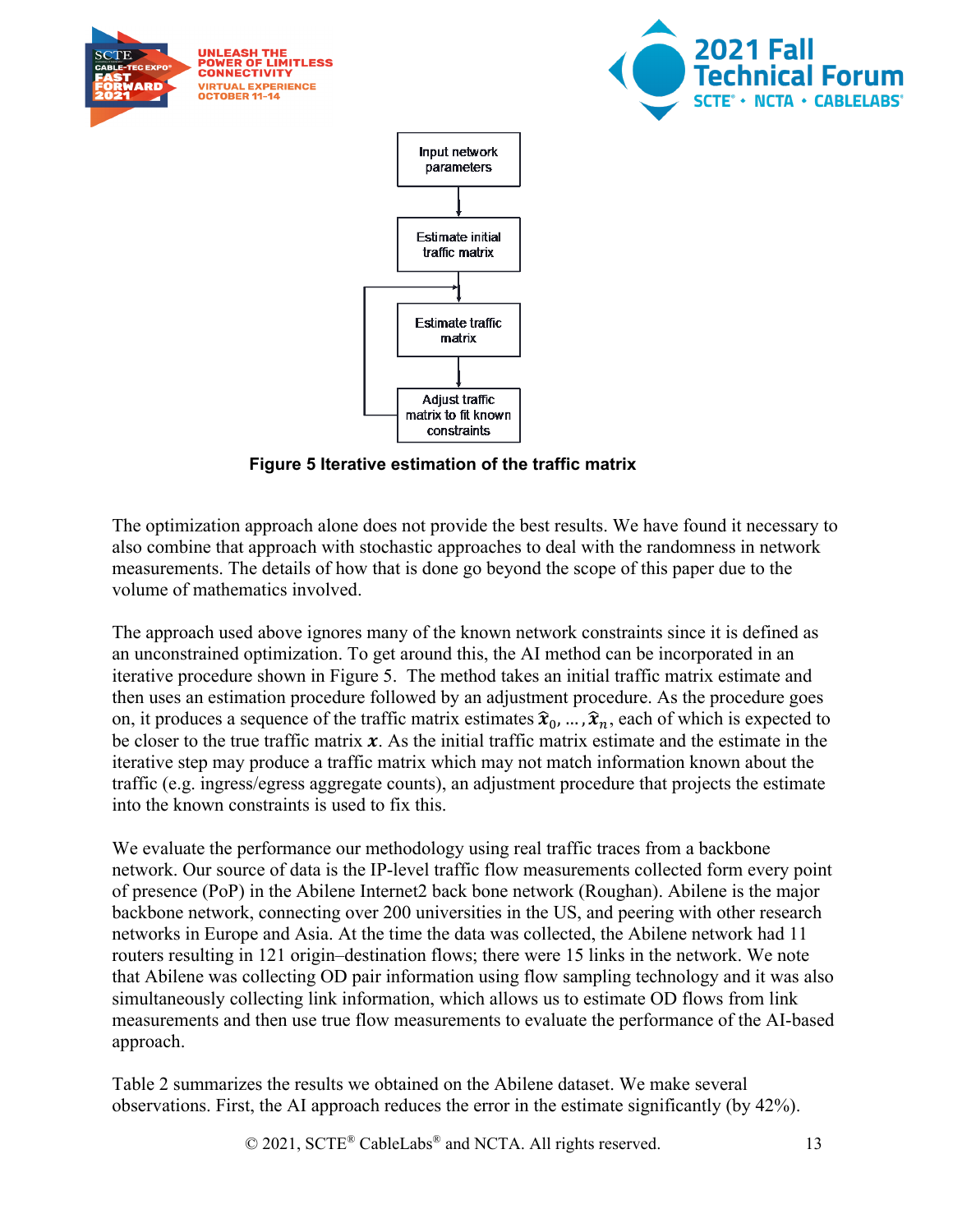



Second, the estimates are now in the range of what is acceptable for the traffic engineering task. Third, the amount of data collection has been reduced by 78%, as we only need packet counters from links.

<span id="page-13-1"></span>

|                 | <b>MAPE</b> | Reduction in MAPE |
|-----------------|-------------|-------------------|
| Non-AI approach | 29.6%       | -                 |
| AI Approach     | $17\%$      | 42%               |

#### **Table 2 Summary of OD flow estimation from link data performance results**

We think that this may be a promising approach to reduce operator dependence on IPFIX in estimating OD pair demands for the purposes of network planning and traffic engineering.

#### <span id="page-13-0"></span>**4.2. Reducing the amount of telemetry**

Another way to reduce the amount of IPFIX data is in network telemetry. Here we look at ways to reduce number of samples of the collected data. Unlike the previous method, which reduces the number of data sources, where the data is collected, this method reduces the amount of data collected by each data source.

The main idea is to reduce collection of data by decreasing the amount of information collected about some flow, and then to use the information collected from other sources (flows) and AI to infer what data that was not collect would be.

There are two uses for the method described in this section. First, it could be used to reduce the amount of telemetry data. Second, it could be used to increase the frequency of some measurements, while keeping the volume of telemetry about the same. The way this works is that we increase the frequency of measurements on some of the sources, while reducing the frequency of measurements of other sources. We then use AI to impute (estimate) the missing values in the sources with reduced measurement interval.

Network data samples are taken at a prescribed measurement interval (typically in the order of minutes). When picking the sampling interval, the network operator is typically not concerned about sampling interval from the point of view of the Nyquist criterion (Wikipedia), which is required to reconstruct the sampled data without the loss of information. The operators are not trying to reconstruct the data at the point of the collection and processing; data is typically collected for other purposes (forecasting, anomaly detection), so the precise reconstruction of the underlying random process is not important.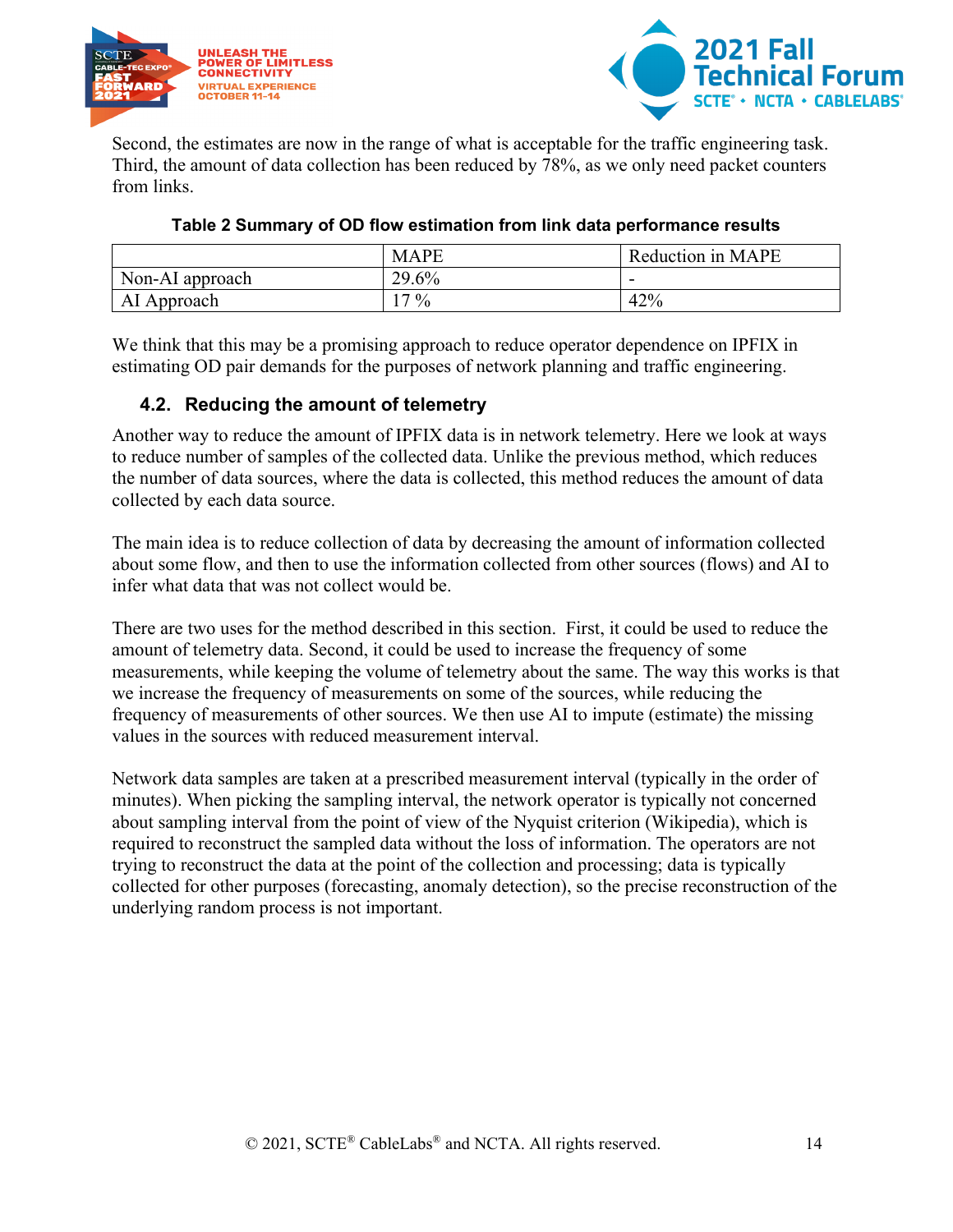

<span id="page-14-0"></span>As an example of time-series collection, we show two network elements and 4 time-series in [Figure 6.](#page-14-0) NE<sub>1</sub> collects time-series A and B, while network element NE<sub>2</sub> collects time-series C and D. Time-series are on the same element are correlated, which means that information of both flows exists in either flow. For example, A(C) could be link utilization and packet latency could be series B(D). If link utilization is high, packet latency is also high, meaning that the two are correlated. Similarly, time-series on the same path are correlated. So, if A is link utilization on  $NE<sub>1</sub>$  and C is link utilization on  $NE<sub>2</sub>$ , they are correlated due to the shared flows on those links. For example, if link utilization is A is high, this could be due to a large flow traversing NE1, which is also traversing NE<sub>2</sub>, so C is also high.

#### *Data pruning*

To reduce the information generated and transmitted by NEs we drop (prune) some of the samples. This is called "measurement sampling". Measurement sampling is a well-known technique used in both packet and flow-based measurement to reduce the data volumes required to report. The main idea in this technique is to take only a subset of packets or flows out of all packets or flows to obtain reasonable result for the measurement. For example, we could prune every  $k<sup>th</sup>$  sample of each time-series. This is called subsampling and can be undone for each time-series using a low-pass filter, if the Nyquist criteria is satisfied for the subsampled timeseries. *However, this is not what we do.*

Given measurement sampling, we propose a system architecture shown in [Figure 7.](#page-15-0) In the network element, (1) the data pruning module receives the data from the data gathering module and removes some portion of the data before (2) transmitting it to the network analytics. In the network analytics module, a data recovery module (3) reconstructs (imputes) the data and passes it to the recovery evaluation module to (4) determine if the recovery was of high enough quality. Finally, the pruning logic module (5) instructs the data pruning module on how to prune data to improve performance.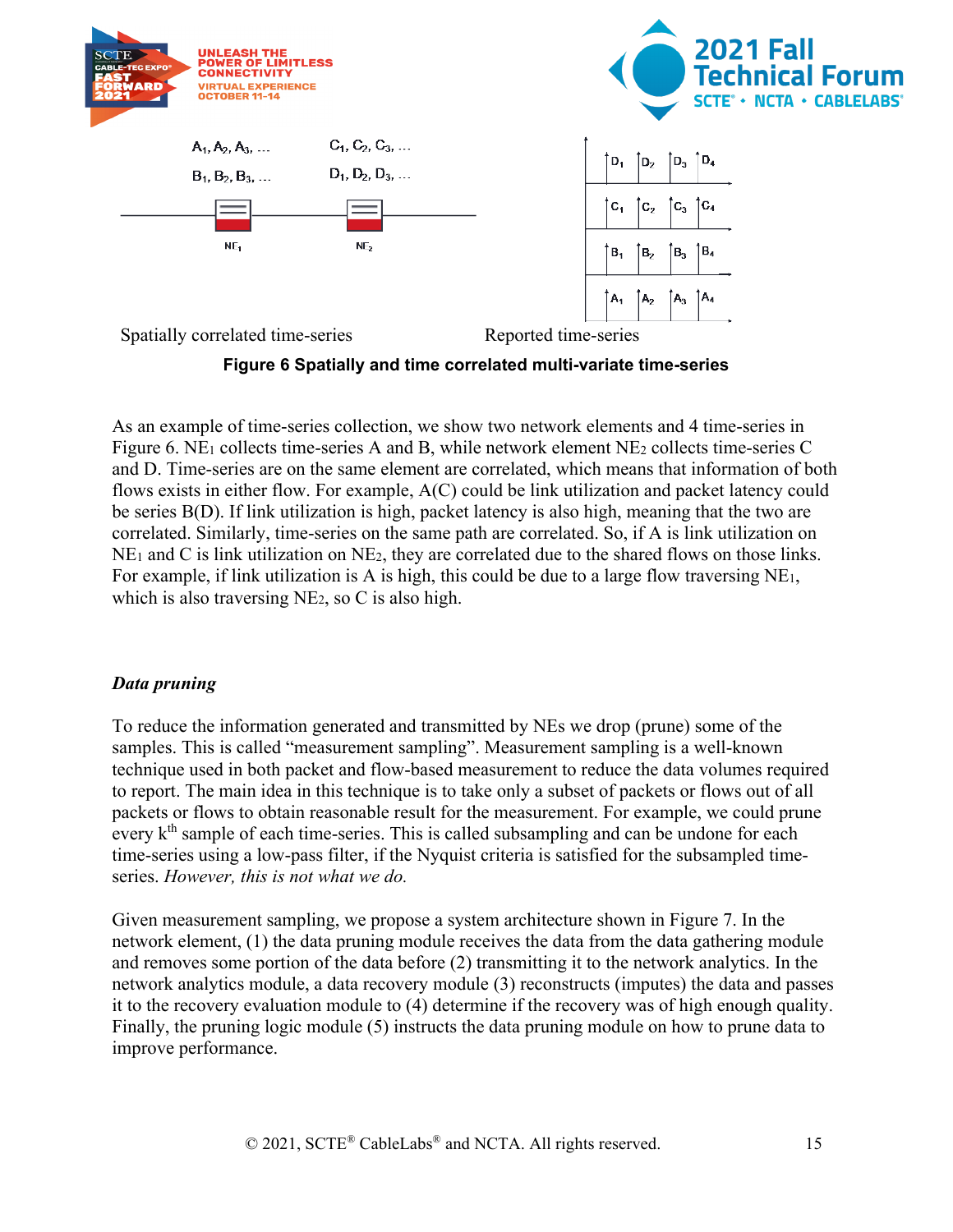

**Figure 7 Pruning and reconstruction architecture**

<span id="page-15-0"></span>Correlation means that information about one time-series is available in another time-series. This is the fact we use when pruning and imputing missing information. We remove parts of a timeseries so that some information is always available in another, correlated time-series. The information can be removed in many ways, but the easiest is to use an offset between the time-series when the k<sup>th</sup> sample is removed. For the example in [Figure 6,](#page-14-0) the samples can be reduced by only sending  $A_1$ ,  $A_3$ ,  $B_2$ ,  $B_4$ , and  $C_1$ ,  $C_3$ ,  $D_2$ ,  $D_4$ .

Encoder Decoder **Bottleneck** Change to Change to Levers Leyer Ş Leyer Reduced Reconstructed frequency time data Š data domain domain **Figure 8 Reconstruction architecture**

<span id="page-15-1"></span>There are many ways of imputing the missing values received from the network elements. Here we discuss one way of doing it as a way of an example. The DNN treats the missing values as noise in the data and can work with any pruning strategy - the method does not require any information about how the data was pruned.

The AI reconstruction is shown in [Figure 8.](#page-15-1) We use a multistage DNN. The pruned data is used as the input, while the reconstructed data is determined as the output. The method treats missing values as noise, so it is using a denoising method using an autoencoder (Wikipedia) (shown as the encode-bottleneck-decoder architecture). As the values are missing, the reduced data is first transformed in the frequency domain (using inverse Fourier transform or wavelet domain using wavelet transform). The transform into the frequency domain interlaces the missing and present values and so the structure of the data is pronounced even if some of the values are missing. The autoencoder structure denoises the frequency representation of the data thus emphasizing the structures in the data. The inverse Fourier transform then returns the denoised frequency domain data into the time domain.

*Data reconstruction*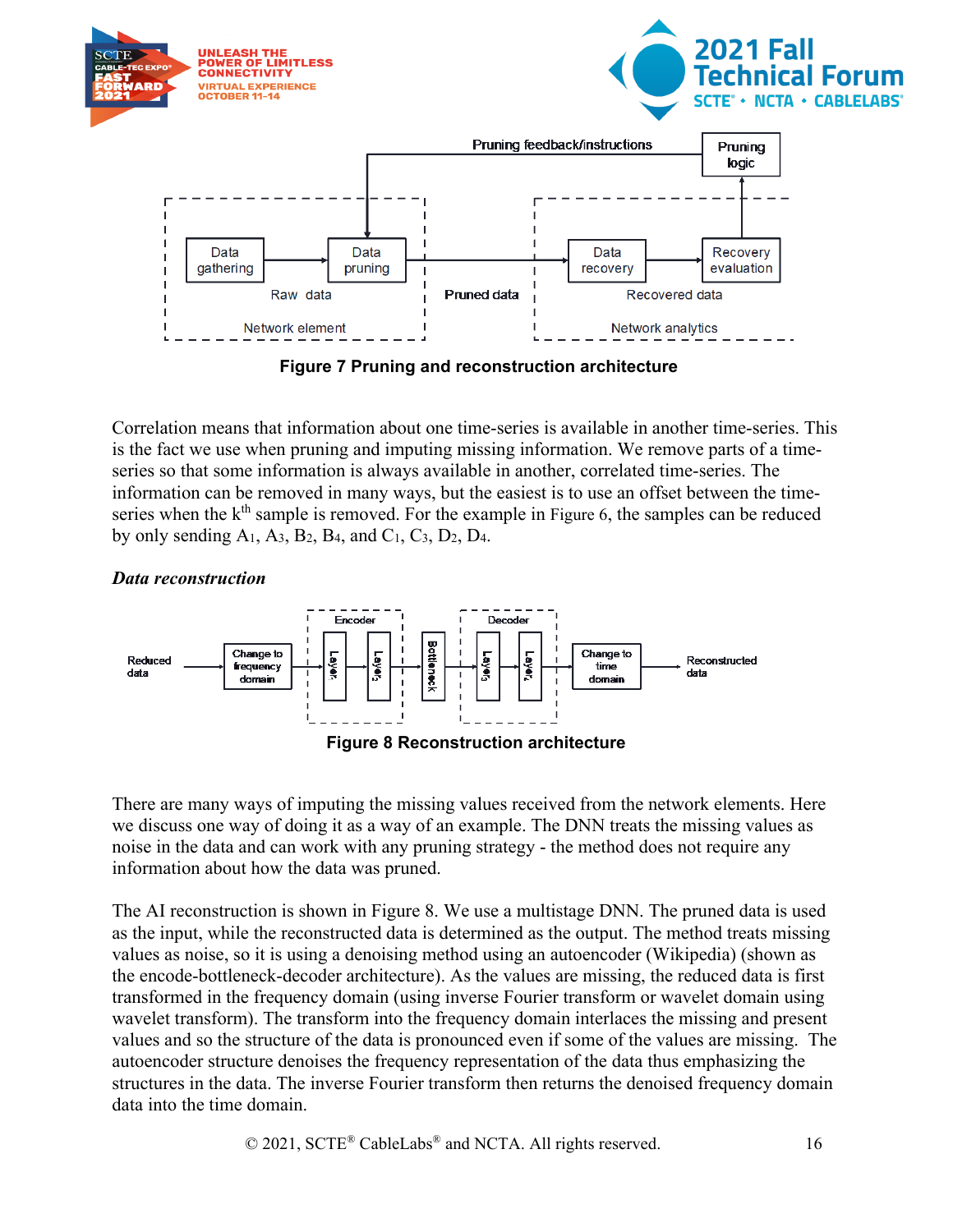



#### **Table 3 Summary of pruning/reconstruction performance results**

<span id="page-16-1"></span>

| 'uction<br>$r \alpha$<br>ata | $5\%$ | $\gamma_{0/2}$ | 20%<br>$\sim$ $\sim$ $\sim$ |
|------------------------------|-------|----------------|-----------------------------|
| DE                           | 4%    | 50/<br>$J$ / U | 9%                          |

To evaluate this approach, we use the Abilene backbone dataset, which was discussed earlier. This is a relatively small dataset for this purpose, so learning to reconstruct the data is harder. Nevertheless, our analysis shows that data reduction is possible. For example, if we can tolerate a 10% reduction in data precision in data sources, which are being pruned, we can reduce the amount of transmitted data by 20%.

We think that this may be a promising approach to reduce the amount of telemetry used in IPFIX at a small loss of data precision.

#### <span id="page-16-0"></span>**4.3. Reducing the amount of stored information**

Useful network data is high in volume, making it difficult to store for extended periods. Here we discuss compression of the data to make storage cheaper. For example, a network with a million data sources may generate 46Gb of 1-minute sampled data in one day, which translates to 16Tb of data per year. While the number of data sources may seem high, even in a traditional IP network this number would be inside the realm of possibility when considering each flow to be a data source. The number of data sources would be much higher when considering cloud services, IoT networks with billions of devices, multiple network layers, or high sampling network measurements (e.g., state of polarization, or wireless SNR measurements).

Using the example of 16Tb of data per year, the Amazon Web Services (AWS) S3 (AWS) cost to store it would be around \$5000 in the first year and accumulating to \$25,000 in year 5 of storing this data (AWS). Here, we describe a DNN-based lossy compression scheme to compress network data, which has a compression ratio of 100x-200x (Wikipedia). The one-time cost of compressing 16Tb using this compression scheme would be approximately \$2.50 and the cost of storing the data for a year would be approximately \$150-\$250 for the one-year period, depending on the compression ratio. Over a 5-year period, the savings from compressing the data would be around \$24,000, or 96%. These are significant savings that could be used in other business areas, instead of for simply storing data in the cloud.

Today's solution is not to store the data, reducing the operator's ability to make data-based decisions. Due to cost, network measurement data is not stored for extended periods, or it is aggregated in larger periods of time (daily, weekly, monthly, yearly), thus losing fidelity in an important historical record of what has happened in the network. The process of aggregation/averaging is a very crude way of lossy compression for time-series. For example, averaging represents a time-series with a single number over a period, so its accuracy is not good. The compression of averaging is not that good either - compressing 15-minute into a daily bin only has a compression ratio of 96, which we show is easily attained with neural networks.

#### *Time-series compression with DNNs*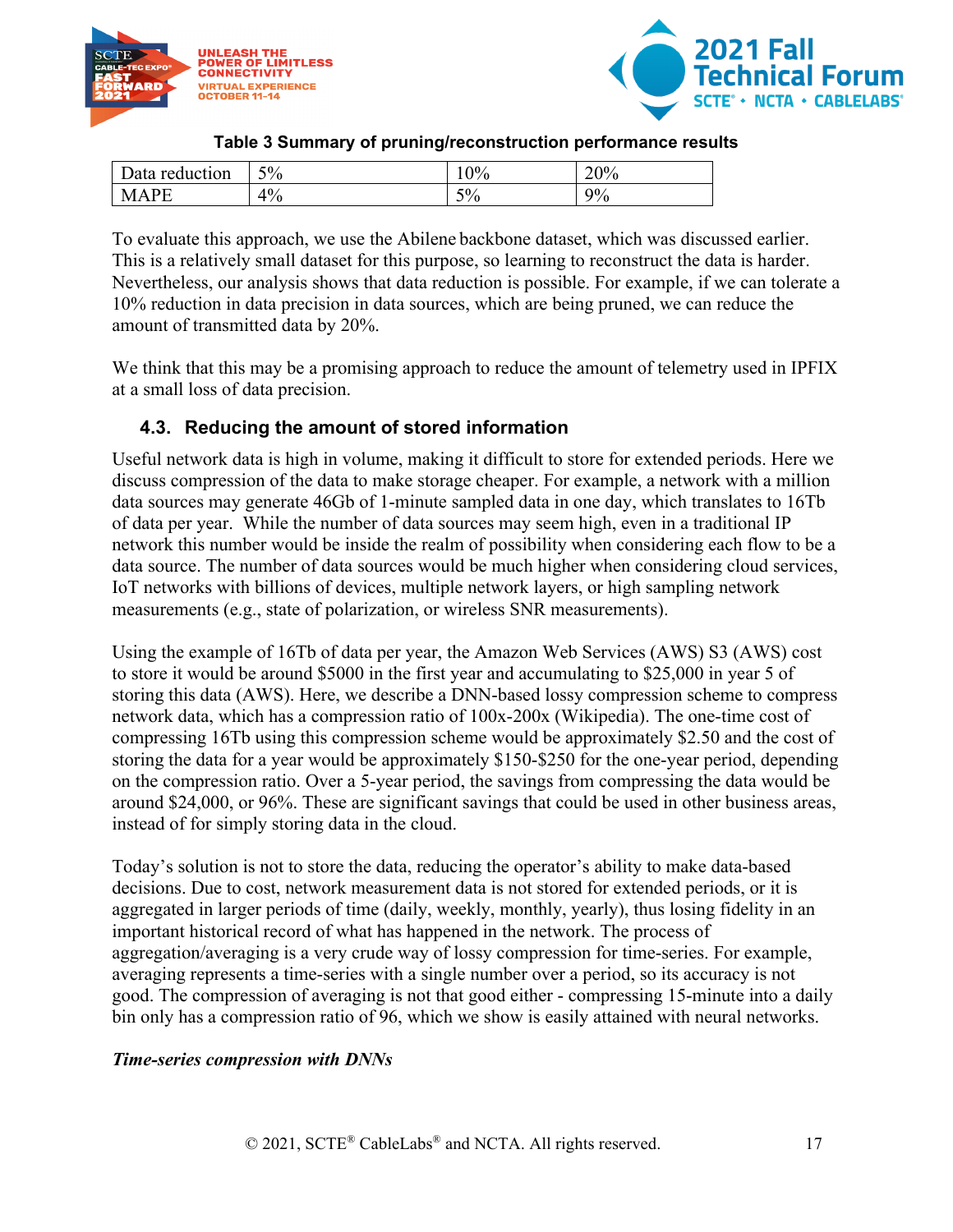



We propose a method of storing network data in a deep-neural network, which greatly reduces the volume of information that needs to be stored. [Figure 9](#page-17-0) shows an example architecture for a network using the compression scheme. Data is collected from network elements (NEs), stored in temporary storage, compressed, and deployed as a deep neural network. Data is deleted after compression. Instead of using a database to store the data we use a server which hosts the DNN and allows querying of it to retrieve the data.



<span id="page-17-0"></span>The compression of the time-series is accomplished by using the ability of DNNs to memorize the mapping for any function. For example, we can train a DNN to memorize a relationship between a random index and a sequence of measurements. Suppose that the network data consists of sampled samples ts<sub>1</sub>, ..., ts<sub>n</sub>. The samples are windowed into fragments  $w_i$  =  $(x_1, ..., x_n)$  of p samples. Each fragment is associated with an index *i*.

Now we have a dataset where the features are the bits of the index  $i$  and the labels are the values in the fragment. We use a DNN to learn a function which maps a 32-bit integer into a  $p$  sample long fragment of a time-series. As an example, a 3-layer DNN is shown in [Figure 10.](#page-18-0) Input to the DNN is the index of the bucket  $i$  and the output calculated by the DNN is the approximation of the time-series window  $\hat{w}_i$ 

$$
\widehat{w}_i = W_3 \max\{0, W_2 \max\{0, W_1 i + b_1\} + b_2\} + b_3.
$$

We note that due to lossy compression  $\hat{w}_i \neq w_i$ , but their difference can be made arbitrarily small.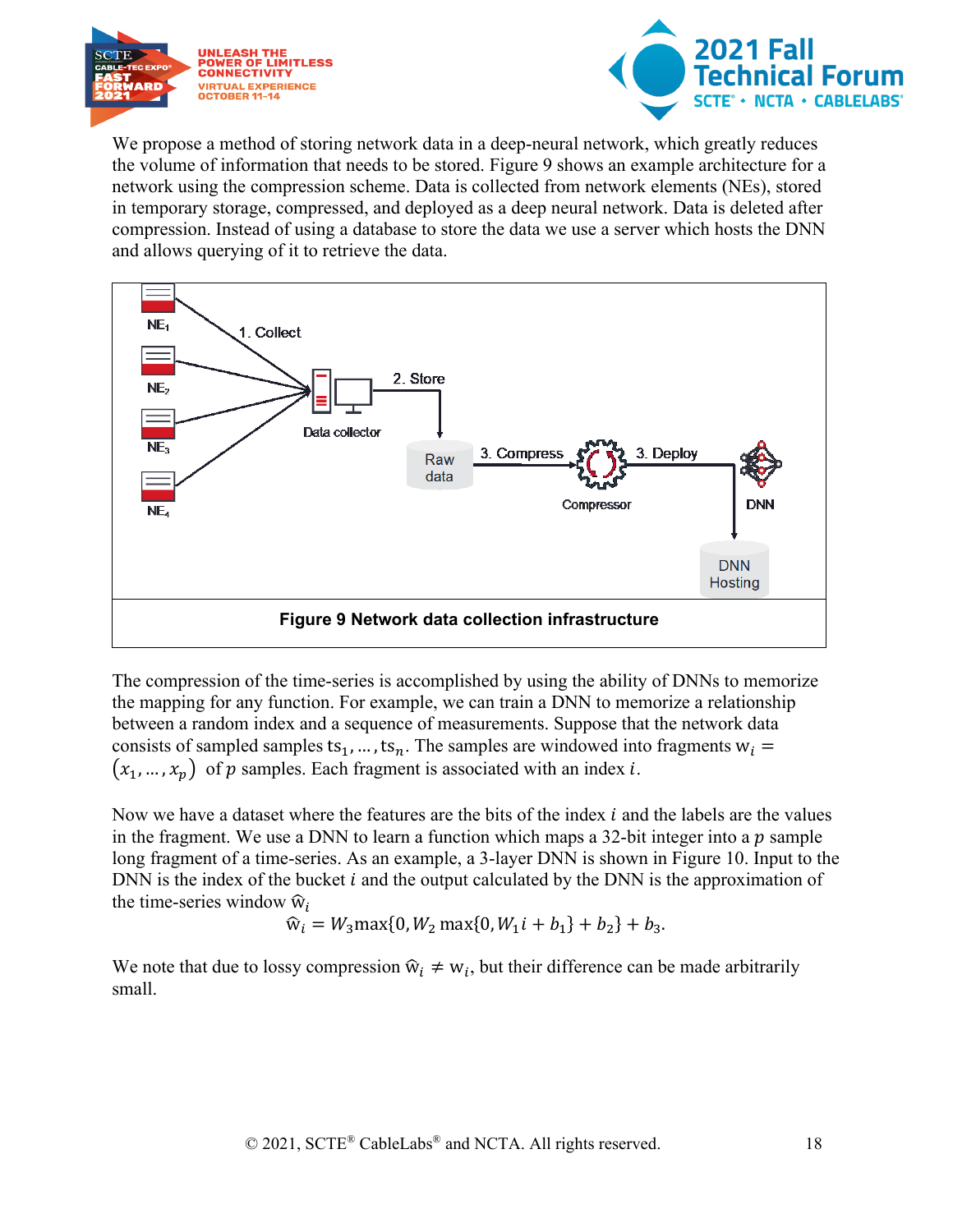



<span id="page-18-0"></span>[Figure 11a](#page-18-1) compares the DNN approach to how data is stored today. Raw time-series are stored as fragments on disk and a table is used to relate times-series, periods, and the files on disk. [Figure 11b](#page-18-1) shows how data is stored into a DNN. A table is utilized to relate the time-series, periods, and fragments with *indices*. The DNN contains the relationship between the index and the stored time-series. When an index is presented to the DNN, the DNN reconstructs the timeseries bucket for that index.



**Figure 11 Time-series storage**

#### <span id="page-18-1"></span>*Achievable compression*

The level of compression is strongly related to the level of achievable precision. In general, the stronger the compression, the less achievable precision is possible. This means that the compression can be used judiciously to save on space and time to train the DNNs. When comparing compression algorithms, an important metric is the compression ratio (Wikipedia). The compression ratio is the ratio of the size of the uncompressed data to the size of its compressed form. For example, if the original size of a dataset is 16 MB and its compressed size (size of the DNN) is 4 MB, the compression ratio would be 4x.

In many cases, the size of values in a time-series may vary significantly. Consider the case of "mice" and "elephant" flows in an IP network. There may be several orders of magnitude difference in the size of these flows. In the case of traffic engineering, it is much more important to know the size of large flows precisely than the size of small flows precisely. For example, if there are 100 small flows that can be compressed at 100x compression ratio and 1 large flow that can be compressed at compression ratio of 10x, to maintain its acceptably high precision for each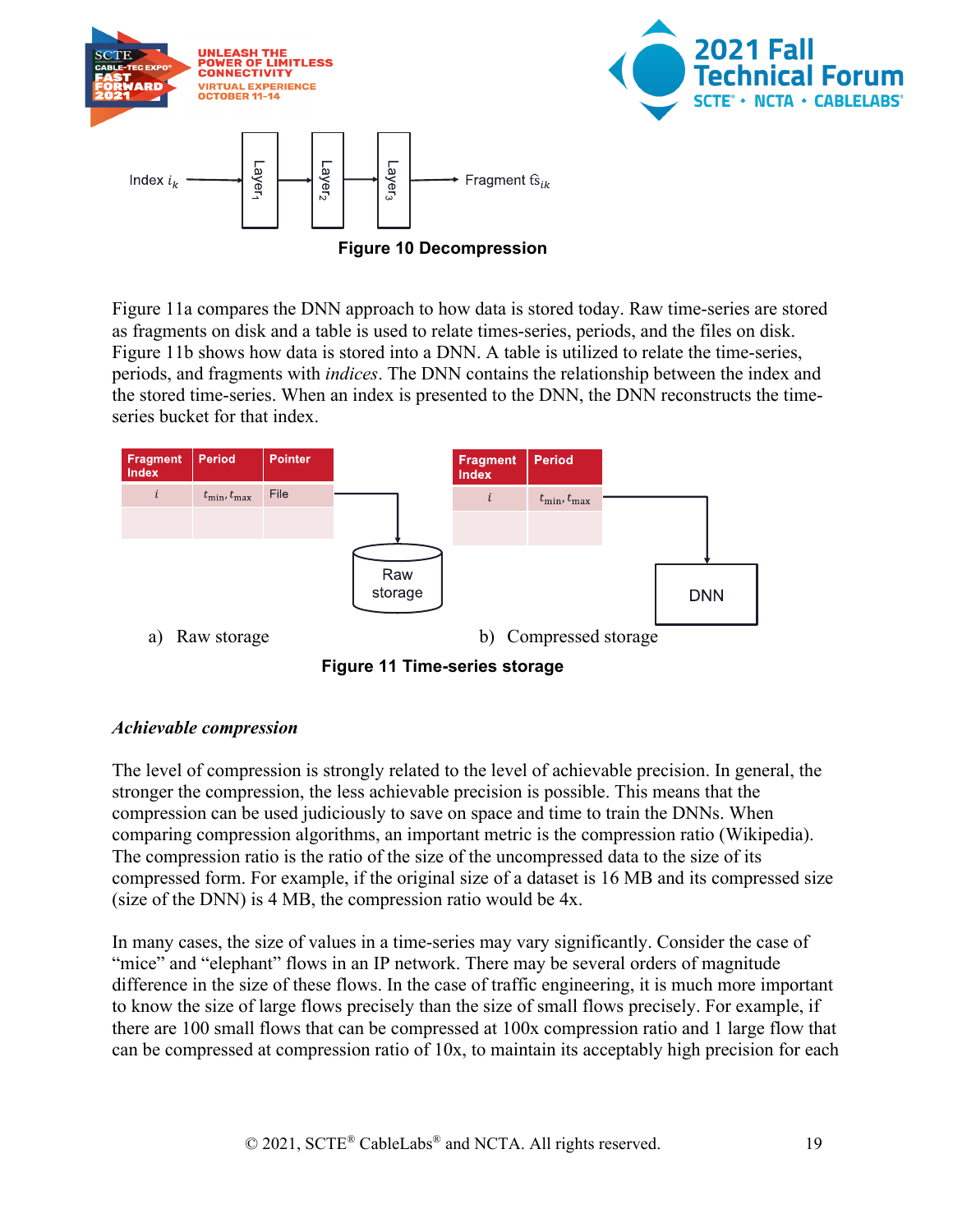



set of flows, the average compression ratio compression could be  $91x<sup>1</sup>$  $91x<sup>1</sup>$  $91x<sup>1</sup>$ . This should be compared to compressing all flows at the compression ratio of 10x, which the minimum required by elephant flows.

<span id="page-19-1"></span>

| $\sim$ $\sim$ $\sim$ $\sim$ $\sim$<br>ratio | $T \cap T$<br>$\sim$<br>. Ix<br>. н<br>$\mathbf{v}$ | $\bigcap$<br>20x | $\Delta\Gamma$<br>1 Ix.<br>τυΛ | 80x   | $\gamma_{\rm Q_{\rm \bf v}}$<br>140A | 200x |
|---------------------------------------------|-----------------------------------------------------|------------------|--------------------------------|-------|--------------------------------------|------|
| M<br>А                                      | $\gamma_{0/2}$                                      | $5\%$<br>◡.◡     | $1\%$                          | $2\%$ | $5\%$                                | 0%   |

#### **Table 4 Summary of compression performance results**

[Table 4](#page-19-1) show the compression achievable by DNNs. We used an IP-like dataset that we generated with a simulation. We use this dataset since we can control the size of the time-series, which makes it easier to see the performance of the compression scheme across different sizes. We also tried this on an IP dataset with similar results. The first column is for the XOR compression (Time-series compression algorithms, explained, n.d.), which is a lossless algorithm designed specifically for time-series. The MAPE for this algorithm is 0% since it is lossless. Next columns in the table use the compression we just showed. The compression varies from 20x to 200x, depending on the error in the estimates. We note that at 5% MAPE, which is very reasonable across a range of use cases the compression ratio is well over 100x.

We think that this may be a promising approach to reduce the disk space required to store IPFIX data at a small loss of data precision.

### <span id="page-19-0"></span>**5. Summary**

This paper has talked about various methods to reduce the amount of transmitted and stored telemetry data in IP network monitoring. We have described why network monitoring is important in relation to the monetization strategies used by network service providers. In most network monitoring use cases, the precision of the data is less important than the cost of collecting and storing the data. This introduces opportunities to trade off precision in the collected and stored IP telemetry with the cost of collection and storage.

We have reviewed 3 approaches that can reduce network telemetry 20% to 75% and the amount of stored IPFIX data by orders of magnitude. These are visionary applications of DNNs in network monitoring and the authors would appreciate feedback on their potential usefulness to service providers.

<span id="page-19-2"></span><sup>&</sup>lt;sup>1</sup> We get this by calculating the compression ratio of large flows and small flows and then averaging out across all flows.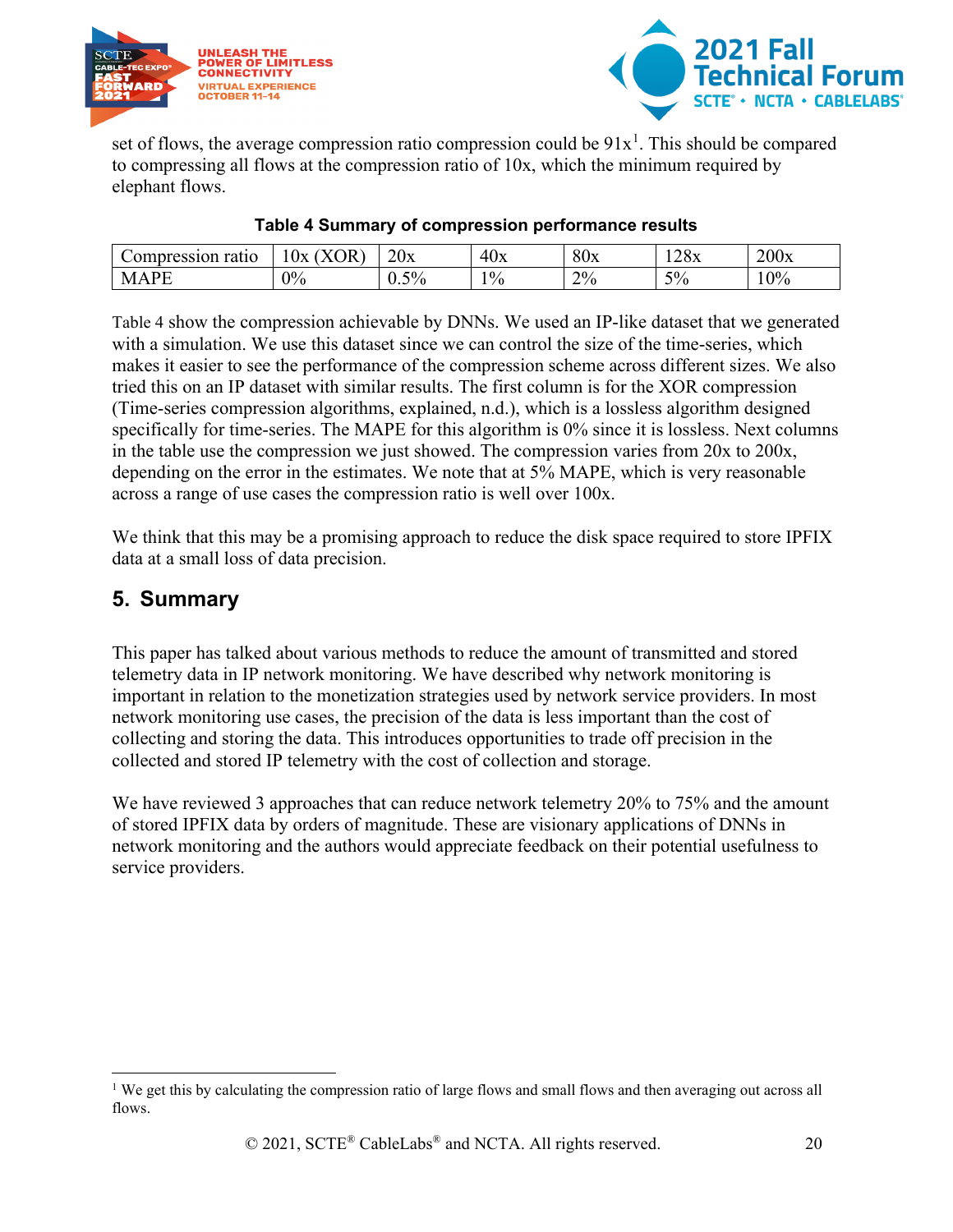



# **Abbreviations**

<span id="page-20-0"></span>

| AI             | Artificial Intelligence         |
|----------------|---------------------------------|
| <b>CLI</b>     | Command-line interface          |
| <b>CPU</b>     | <b>Central Processing Unit</b>  |
| <b>DNN</b>     | Deep neural network             |
| <b>GPU</b>     | <b>Graphic Processing Units</b> |
| <b>IGP</b>     | Interior gateway protocols      |
| IP             | <b>Internet Protocol</b>        |
| <b>IPFIX</b>   | IP Flow Information Export      |
| <b>MAPE</b>    | Mean Absolute Percentage Error  |
| <b>ONNX</b>    | Open Neural Network Exchange    |
| PoP            | Point of Presence               |
| <b>RCA</b>     | Root Cause Analysis             |
| S <sub>3</sub> | Simple Storage Service          |
| SP             | <b>Service Providers</b>        |
| <b>TPU</b>     | <b>Tensor Processing Unit</b>   |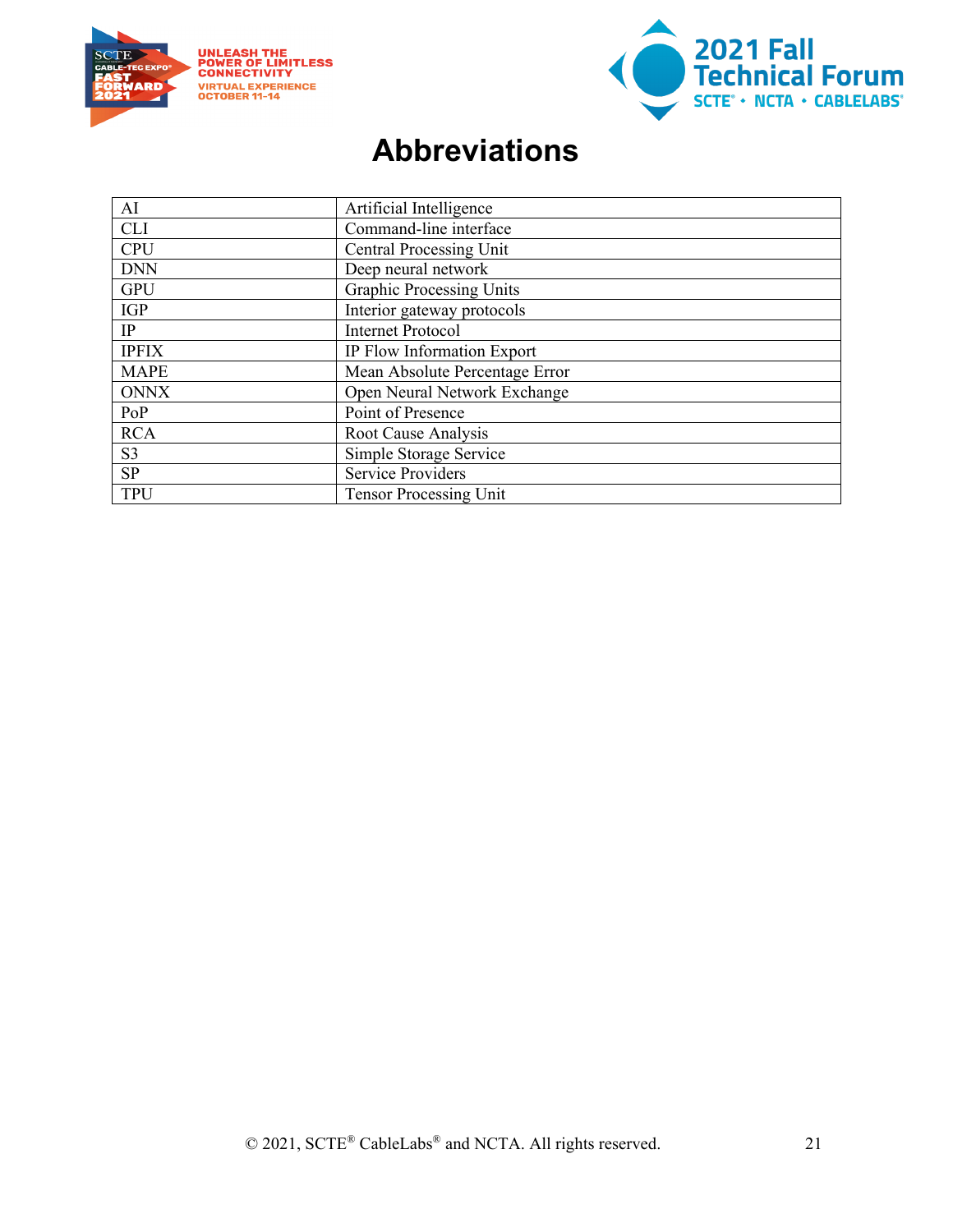



# **Bibliography**

- <span id="page-21-0"></span>Abadi, M., Agarwal, A., Barham, P., Brevdo, E., Chen, Z., Citro, C., . . . Jozefowicz, R. (2015). *TensorFlow: Large-scale machine learning on heterogeneous systems.* Retrieved from Software available from tensorflow.org: https://www.tensorflow.org/
- AWS. (n.d.). *Amazon S3: Object storage built to retrieve any amount of data from anywhere.* Retrieved 07 21, 2021, from https://aws.amazon.com/s3/
- AWS. (n.d.). *AWS Simple Monthly Calculator.* Retrieved from https://calculator.s3.amazonaws.com/index.html

Goodfellow, I., Bengio, Y., & Courville, A. (2016). *Deep learning.* MIT Press.

- Hanin, B., & Sellke, M. (2018). *Approximating Continuous Functions by ReLU Nets of Minimal Width.* Retrieved from https://arxiv.org/abs/1710.11278
- IETF. (n.d.). *Operations and Management Area Working Group (opsawg).* Retrieved 07 13, 2021, from https://datatracker.ietf.org/wg/opsawg/documents/
- *Network monitoring*. (n.d.). Retrieved 07 06, 2021, from https://en.wikipedia.org/wiki/Network\_monitoring

*Open Neural Network Exchange*. (n.d.). Retrieved from https://onnx.ai/

- Paszke, A., Gross, S., Massa, F., Lerer, A., Bradbury, J., Chanan, G., . . . DeVito, Z. (2019). PyTorch: An Imperative Style, High-Performance Deep Learning Library. *Advances in Neural Information Processing Systems 32*, (pp. 8024--8035).
- Quittek, J., Zseby, T., Claise, B., & Zander, S. (2004). *Requirements for IP Flow Information Export (IPFIX).* Retrieved from https://www.rfc-editor.org/info/rfc3917
- Roughan, M. (n.d.). *Internet Traffic Matrices.* Retrieved 07 16, 2021, from https://roughan.info/project/traffic\_matrix/
- Santos, O. (2016). *Network Security with NetFlow and IPFIX: Big Data Analytics for Information Security.* Cisco Press.

*Time-series compression algorithms, explained*. (n.d.). Retrieved 07 22, 2021, from https://blog.timescale.com/blog/time-series-compression-algorithms-explained/

Wikipedia. (n.d.). *Autoencoder.* Retrieved from https://en.wikipedia.org/wiki/Autoencoder

- Wikipedia. (n.d.). *Automatic Differentiation*. Retrieved June 5, 2021, from https://en.wikipedia.org/wiki/Automatic\_differentiation
- Wikipedia. (n.d.). *Backpropagation*. Retrieved June 2, 2021, from https://en.wikipedia.org/wiki/Backpropagation
- Wikipedia. (n.d.). *Benchmarking Methodology for Network Interconnect Devices*. Retrieved 07 09, 2021, from https://datatracker.ietf.org/doc/html/rfc2544
- Wikipedia. (n.d.). *Carl Friedrich Gauss*. Retrieved June 2, 2021, from https://en.wikipedia.org/wiki/Carl Friedrich Gauss
- Wikipedia. (n.d.). *Command-line interface*. Retrieved 07 06, 2021, from https://en.wikipedia.org/wiki/Command-line\_interface
- Wikipedia. (n.d.). *Data compression ratio.* Retrieved 07 21, 2021, from https://en.wikipedia.org/wiki/Data compression ratio